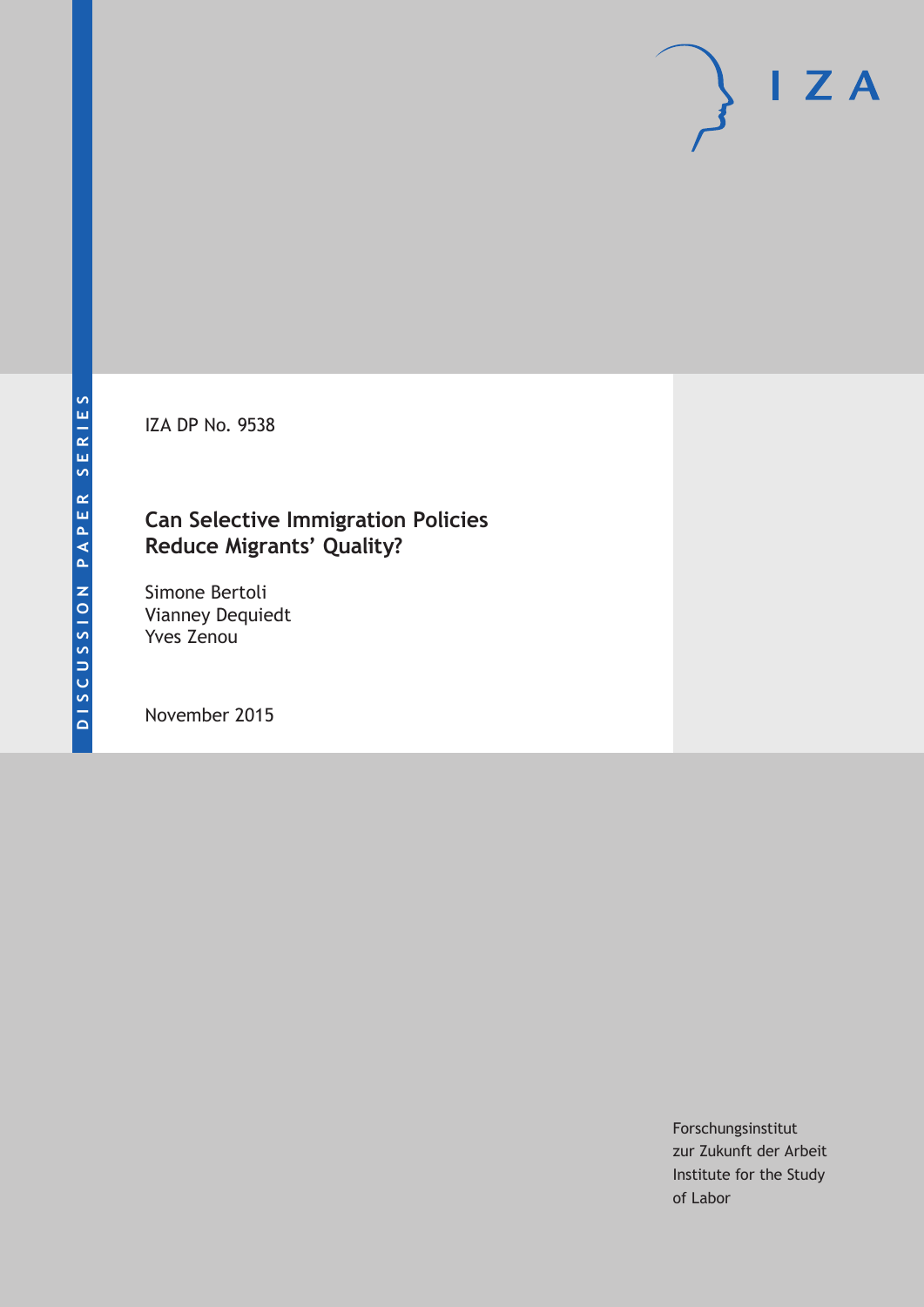# **Can Selective Immigration Policies Reduce Migrants' Quality?**

### **Simone Bertoli**

*CERDI, University of Auvergne, CNRS and IZA* 

### **Vianney Dequiedt**

*CERDI, University of Auvergne* 

### **Yves Zenou**

*Stockholm University, IFN and IZA*

Discussion Paper No. 9538 November 2015

IZA

P.O. Box 7240 53072 Bonn **Germany** 

Phone: +49-228-3894-0 Fax: +49-228-3894-180 E-mail: iza@iza.org

Any opinions expressed here are those of the author(s) and not those of IZA. Research published in this series may include views on policy, but the institute itself takes no institutional policy positions. The IZA research network is committed to the IZA Guiding Principles of Research Integrity.

The Institute for the Study of Labor (IZA) in Bonn is a local and virtual international research center and a place of communication between science, politics and business. IZA is an independent nonprofit organization supported by Deutsche Post Foundation. The center is associated with the University of Bonn and offers a stimulating research environment through its international network, workshops and conferences, data service, project support, research visits and doctoral program. IZA engages in (i) original and internationally competitive research in all fields of labor economics, (ii) development of policy concepts, and (iii) dissemination of research results and concepts to the interested public.

IZA Discussion Papers often represent preliminary work and are circulated to encourage discussion. Citation of such a paper should account for its provisional character. A revised version may be available directly from the author.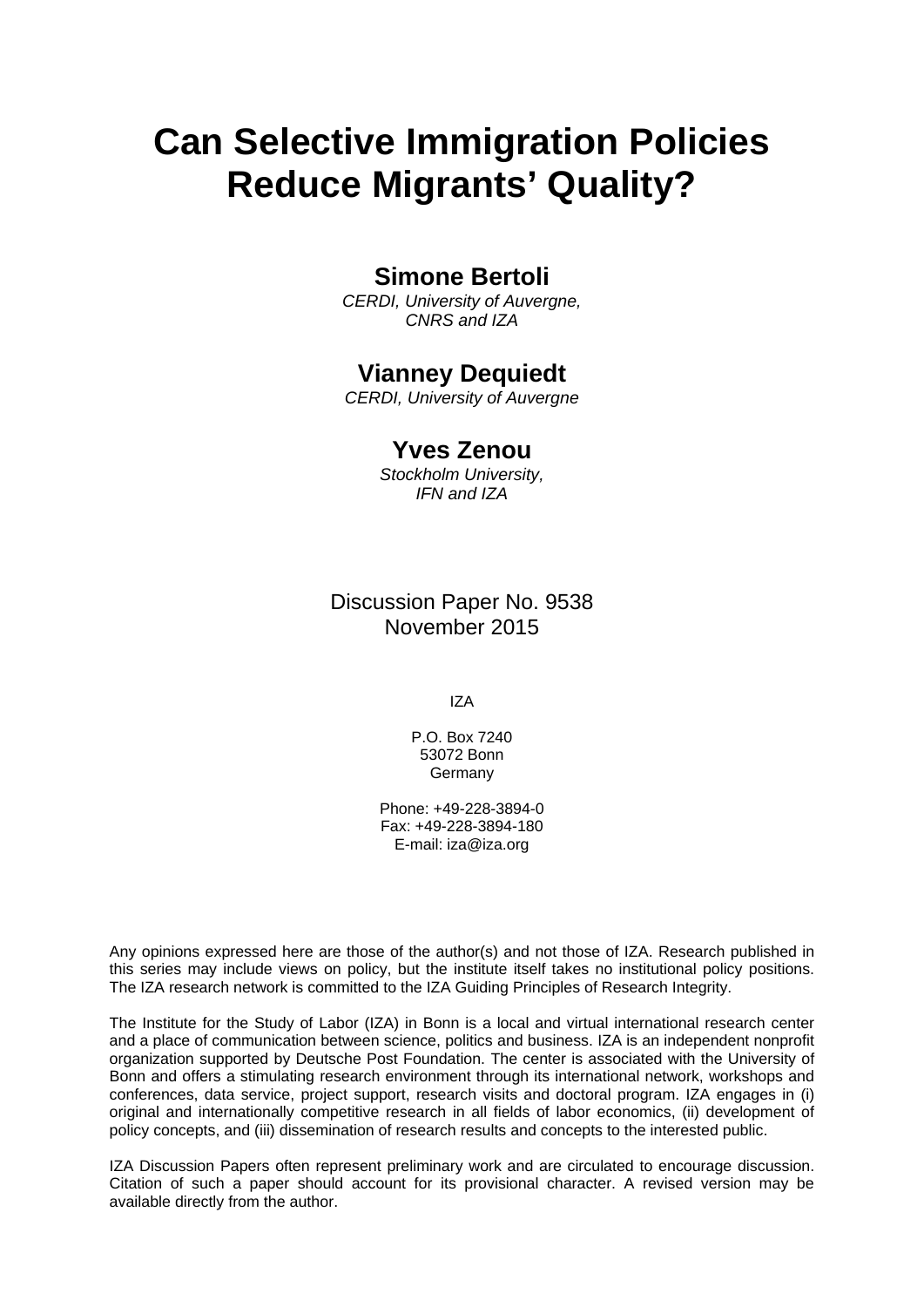IZA Discussion Paper No. 9538 November 2015

# **ABSTRACT**

## **Can Selective Immigration Policies Reduce Migrants' Quality?\***

Destination countries can adopt selective immigration policies to improve migrants' quality. Screening potential migrants on the basis of observable characteristics also influences their self-selection on unobservables. We propose a model that analyzes the effects of selective immigration policies on migrants' quality, measured by their wages at destination. We show that the prevailing pattern of selection on unobservables influences the effect of an increase in selectivity, which can reduce migrants' quality when migrants are positively self-selected on unobservables. We also demonstrate that, in this case, the quality-maximizing share of educated migrants declines with the scale of migration.

JEL Classification: F22, K37, J61

Keywords: selective policies, self-selection, migrants' quality

Corresponding author:

 $\overline{a}$ 

Simone Bertoli CERDI University of Auvergne Bd. F. Mitterrand, 65 F-63000 Clermont-Ferrand France E-mail: simone.bertoli@udamail.fr

<sup>\*</sup> The authors are grateful to the editor Kaivan Munshi, an anonymous referee, Jesús Fernández-Huertas Moraga, Hillel Rapoport and the participants at various conferences and seminars for their helpful comments and suggestions. Simone Bertoli and Vianney Dequiedt acknowledge the support received from the FERDI and the *Agence Nationale de la Recherche* of the French government through the program "*Investissements d'avenir*" (ANR-10-LABX-14-01). The usual disclaimers apply.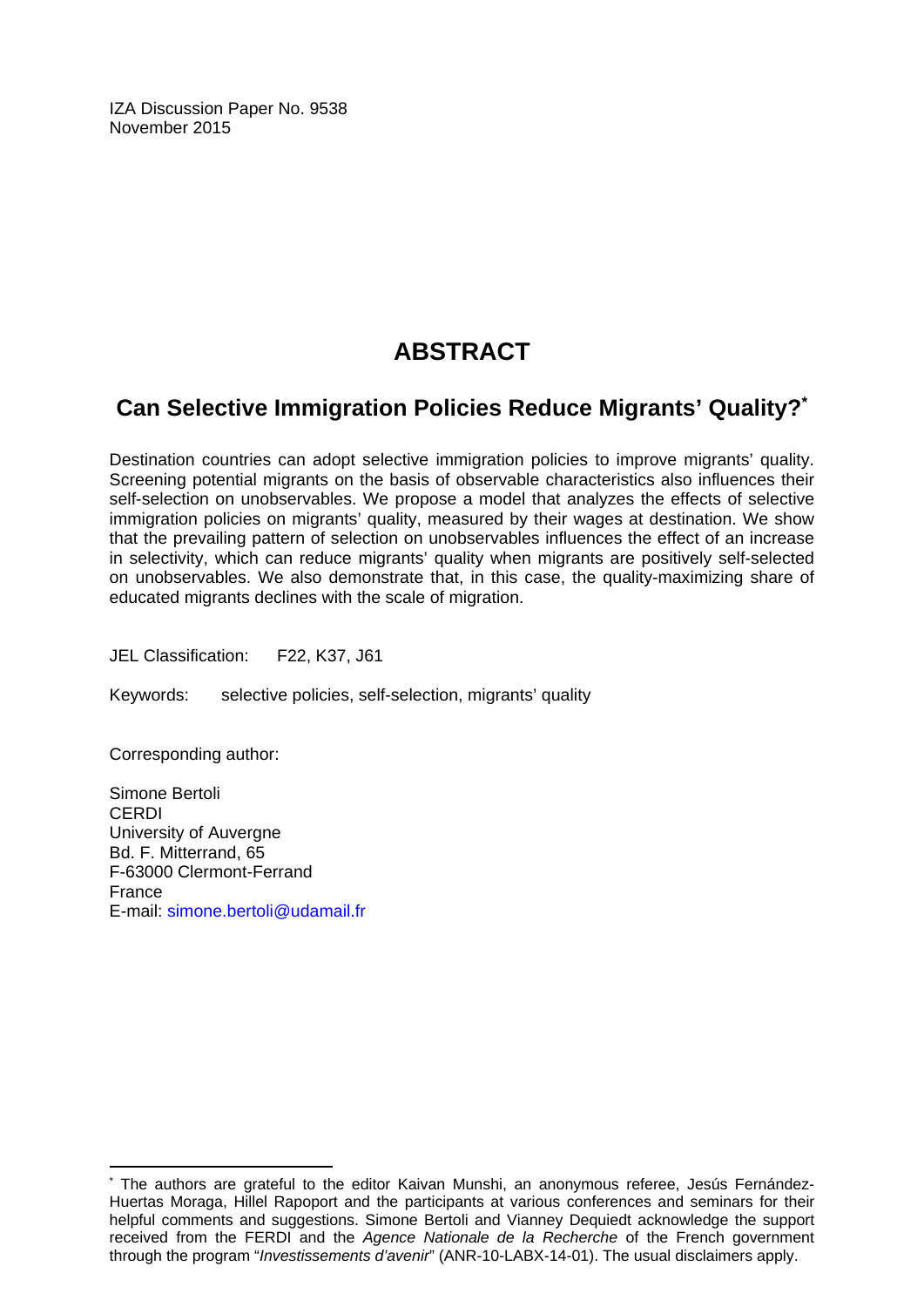"Remarkably little is known about [...] whether the chosen policy, in fact, has the desired outcomes in terms of the size and composition of the immigrant flow." George J. Borjas (2014), Immigration Economics (p. 215).

### 1 Introduction

Destination countries are deeply concerned about the composition and scale of incoming migration flows as they contribute to shape both the overall economic impact of immigration and its distributional effects. The economic literature has traditionally relied on market prices to measure immigrants' quality through their earnings upon arrival at destination, and evidence of a fall in migrants' initial earnings in recent decades<sup>1</sup> has prompted debates around the need to reform immigration policies in order to reverse this declining trend.<sup>2</sup> Specifically, a growing number of countries are moving towards immigration policies that screen potential immigrants on the basis of their observable characteristics, such as education and language proficiency, granting better chances of admission at destination to applicants endowed with more desirable individual characteristics.<sup>3</sup>

While the (narrow sets of) characteristics upon which potential migrants are selected are related to their earnings at destination, it is important to acknowledge that some other relevant determinants of migrants' quality–such as ability, motivation or soft skills (Heckman and Kautz, 2012), remain unobservable for the immigration officers. These unobservable characteristics can enter into the decision to self-select into migration (Roy, 1951; Borjas, 1987), so that the effectiveness of selective immigration policies in raising migrants' quality also depends on how they influence the pattern of self-selection on unobservables. The possible impact of the out-selection mechanisms adopted by the countries of destination on the prevailing pattern of selection on unobservables contributes to shape the ultimate effect of the immigration policy, as "education accounts for only a small portion of the variance in earnings across workers, suggesting that the nature of selection in educational attainment

<sup>1</sup>See, for instance, Borjas (1985, 2015) and Borjas and Friedberg (2009) for the United States, and Aydemir and Skuterud (2005) for Canada.

<sup>2</sup>"Most discussions of immigration policy "run" with one of the facts about the economic impact of immigration–that immigrants reduce the wage of native workers, or that more recent immigrants tend to be relatively less skilled–to propose some type of reform in immigration policy." (Borjas, 1999a, p. 182).

<sup>&</sup>lt;sup>3</sup> The main policy proposals on the agenda are increasing attempts to create a more attractive and favorable regime for highly skilled (or just plain wealthy) migrants." (Pritchett, 2006, pp. 106-107).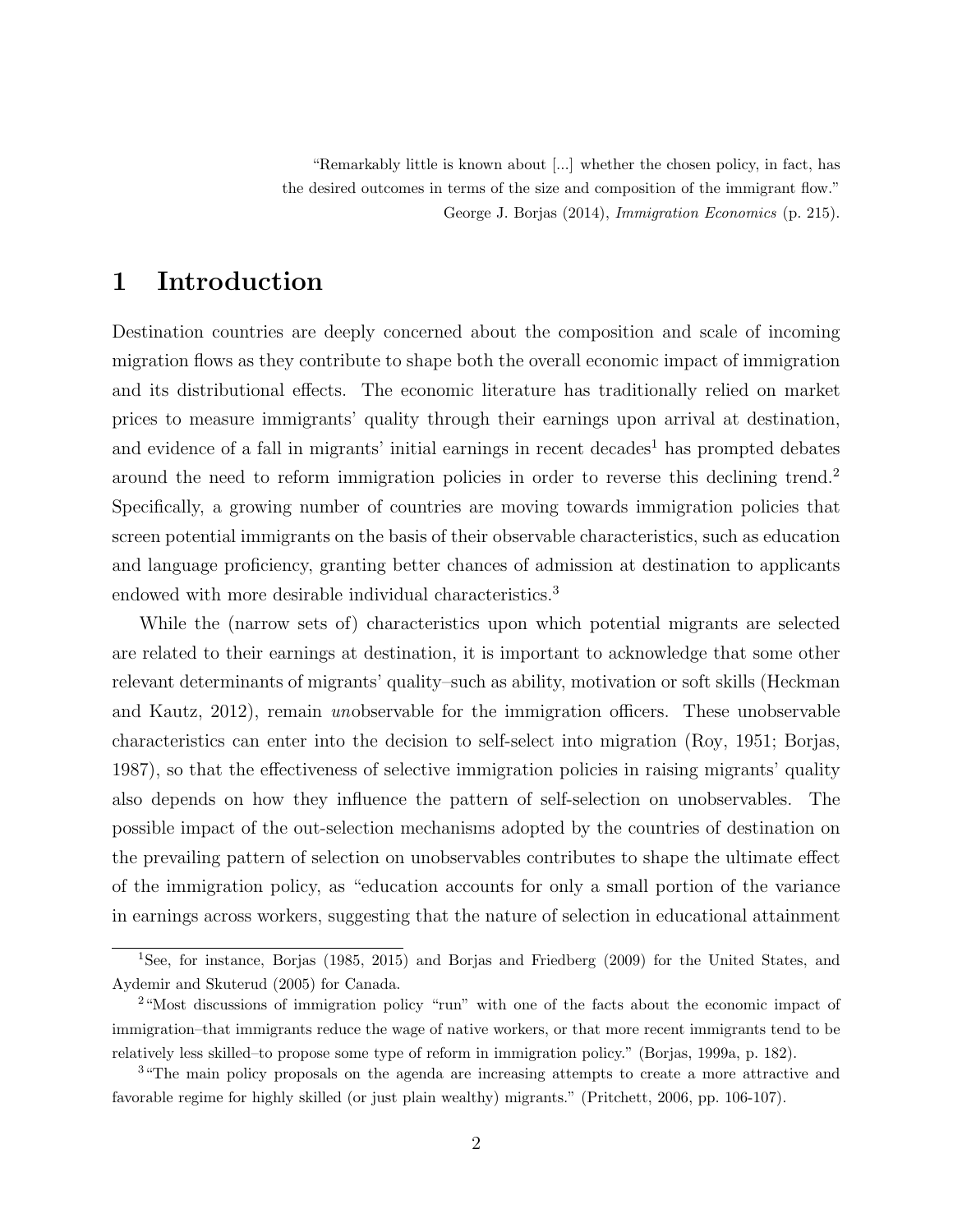may not necessarily "transfer over" to a more comprehensive measure of a worker's human capital" (Borjas, 2014, pp. 29-30).<sup>4</sup> For instance, the analysis by Aydemir (2011) reveals that, as expected, the Canadian points system effectively increases the average level of migrants' education but that "immigrants admitted for their skills do not necessarily perform better in the labor market" (Aydemir, 2011, p. 451).<sup>5,6</sup> This, in turn, suggests that a focus on observable skills can produce only a partial, and possibly misleading, account of the effects of selective immigration policies on migrants' quality.

This paper analyzes how selective immigration policies influence migrants' quality when migrants are self-selected on unobservables related to the earnings at destination. Specifically, we consider a two-country model, based on Borjas (1987), where potential migrants are heterogeneous with respect to both education and ability and where the destination country imposes higher policy-induced migration costs on uneducated potential migrants. We analyze the effect on migrants' quality of a scale-preserving increase in selectivity, $\frac{7}{1}$  which is defined as a reduction of migration costs for educated applicants, matched by a simultaneous increase in migration costs for uneducated ones, that leaves the total scale of incoming migration flows unchanged.

The analysis reveals that the response of migrants' quality to a scale-preserving increase in selectivity hinges on the prevailing pattern of selection on ability. When immigrants are positively selected on ability, so that migrants' average (log) wage at destination exceeds the corresponding (hypothetical) average wage of the non-migrants with identical observable characteristics, then a scale-preserving increase in selectivity can reduce migrants' quality

<sup>4</sup>Along the same lines, Kaestner and Malamud (2014, p. 89) caution about the limits of "using individual components of skill such as education to assess migrant selection with respect to skill".

 $5$ Antecol *et al.* (2003) question the ability of the Canadian immigration policy to improve migrants' observable characteristics, as compared to the United States, using data from the 1991 Canadian population census.

<sup>6</sup>Ambrosini and Peri (2012) find that the lower earnings of Mexican migrants to the United States with respect to stayers are "mostly due to [selection] on unobserved wage-earning characteristics and not on observed ones" (p. 147), while Fernández-Huertas Moraga (2011) and Kaestner and Malamud (2014) find that a larger role is played by observables, with this latter paper also including measures of cognitive ability among the observable characteristics.

<sup>7</sup>This is similar in spirit to Biavaschi and Elsner (2013) who analyze the welfare implications for the sending and the receiving countries of a change in the pattern of migrants' selection for a constant scale of migration flows; keeping the scale of migration constant allows not to blur the effects due to a variation in selectivity with the effects produced by a change in the openness of immigration policies.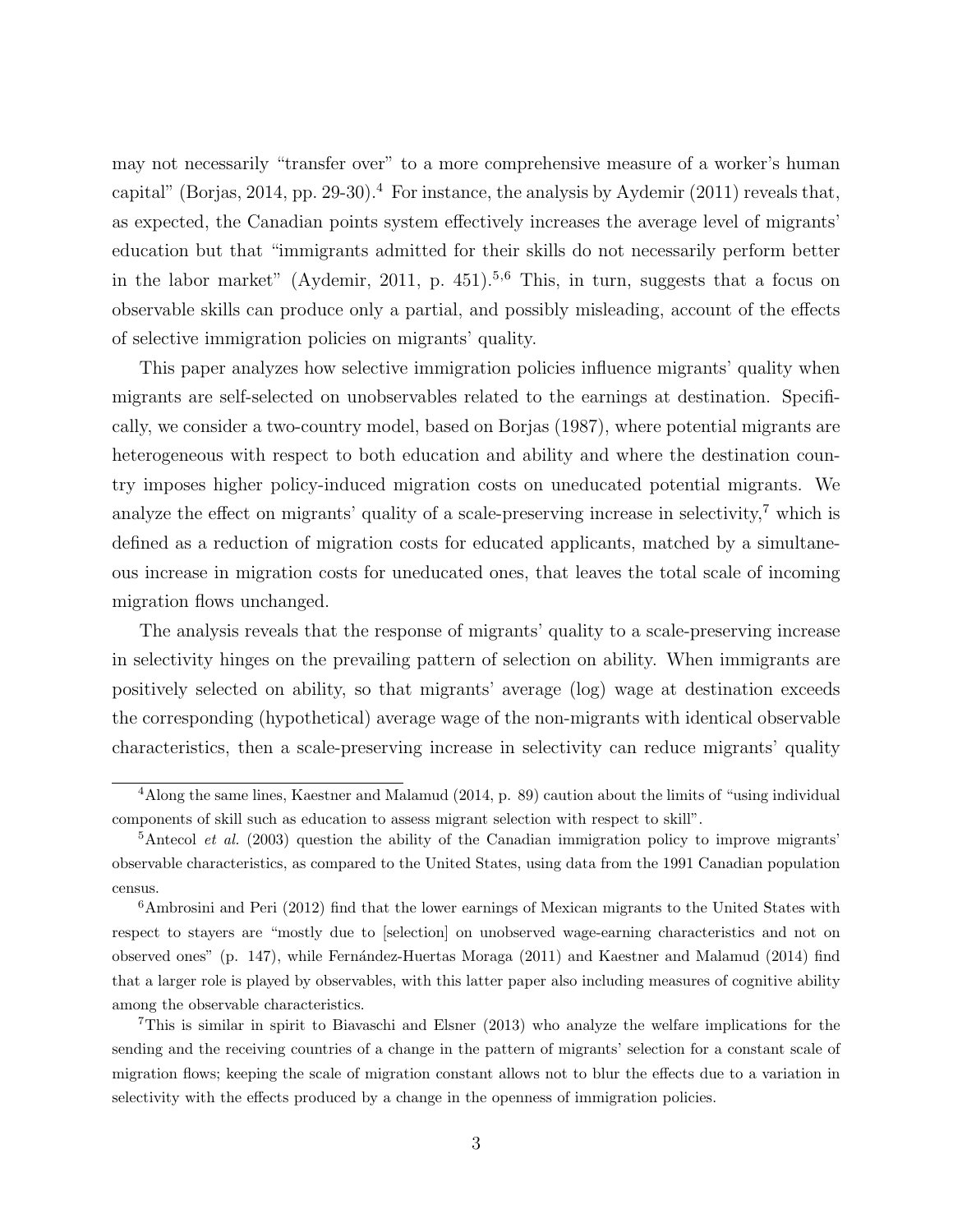when selectivity is pushed too far. This occurs because the direct beneficial effect of the policy change is thwarted by an opposite negative effect, due to the induced reduction in the average wage of the educated migrants. We demonstrate that there is an optimal degree of selectivity in immigration policies when migrants are positively selected on unobservables, and that further increases in selectivity are detrimental to migrants' quality. No such a perverse effect arises when the opposite pattern of selection on unobservables prevails. We also demonstrate that the share of educated agents among the migrants that maximizes quality is negatively related to the scale of migration when migrants are positively selected on unobservables. If the share of educated migrants is kept unchanged while expanding the scale of migration, then the set of educated agents that are induced to migrate by the reduction in migration costs has a *lower* quality than the corresponding set of uneducated agents, and this difference in quality at the margin is inconsistent with the maximization of migrants' quality.

These theoretical results are robust with respect to several extensions of the basic version of the model. Specifically, we analyze the implications of  $(i)$  allowing for a greater dispersion in the quality of educated agents,  $(ii)$  introducing unobserved heterogeneity in the preferences for migration, (*iii*) considering that wages are only *locally* observable, and (*iv*) allowing for a change in the informational structure of the migration-decision problem for educated agents.

The forces at play in our theoretical model are related to the ones analyzed by Bertoli and Rapoport (2015). In that paper, the effect of an expansion of the size of migration networks on migrants' selection on education depends on the endogeneity of the distribution of education at origin with respect to variations in the prospect to migrate. The emphasis put on the potentially perverse effect of selectivity on observables is reminiscent of results in the moral-hazard multitasking literature (Holmstrom and Milgrom, 1991). There, it is a well-known result that designing high-powered incentive schemes on easily observable tasks may lead the agent to divert effort from tasks that are more difficult to monitor and may in fine hurt the principal. The same logic applies here to the different dimensions of migrants' quality.

This paper is mainly related to two strands of literature. First, it is related to the literature on migrants' selection (Borjas, 1987; Antecol et al., 2003; Chiquiar and Hanson, 2005; Jasso and Rosenzweig, 2009; Fernández-Huertas Moraga, 2011, 2013; Ambrosini and Peri, 2012; Dequiedt and Zenou, 2013; Kaestner and Malamud, 2014), including the papers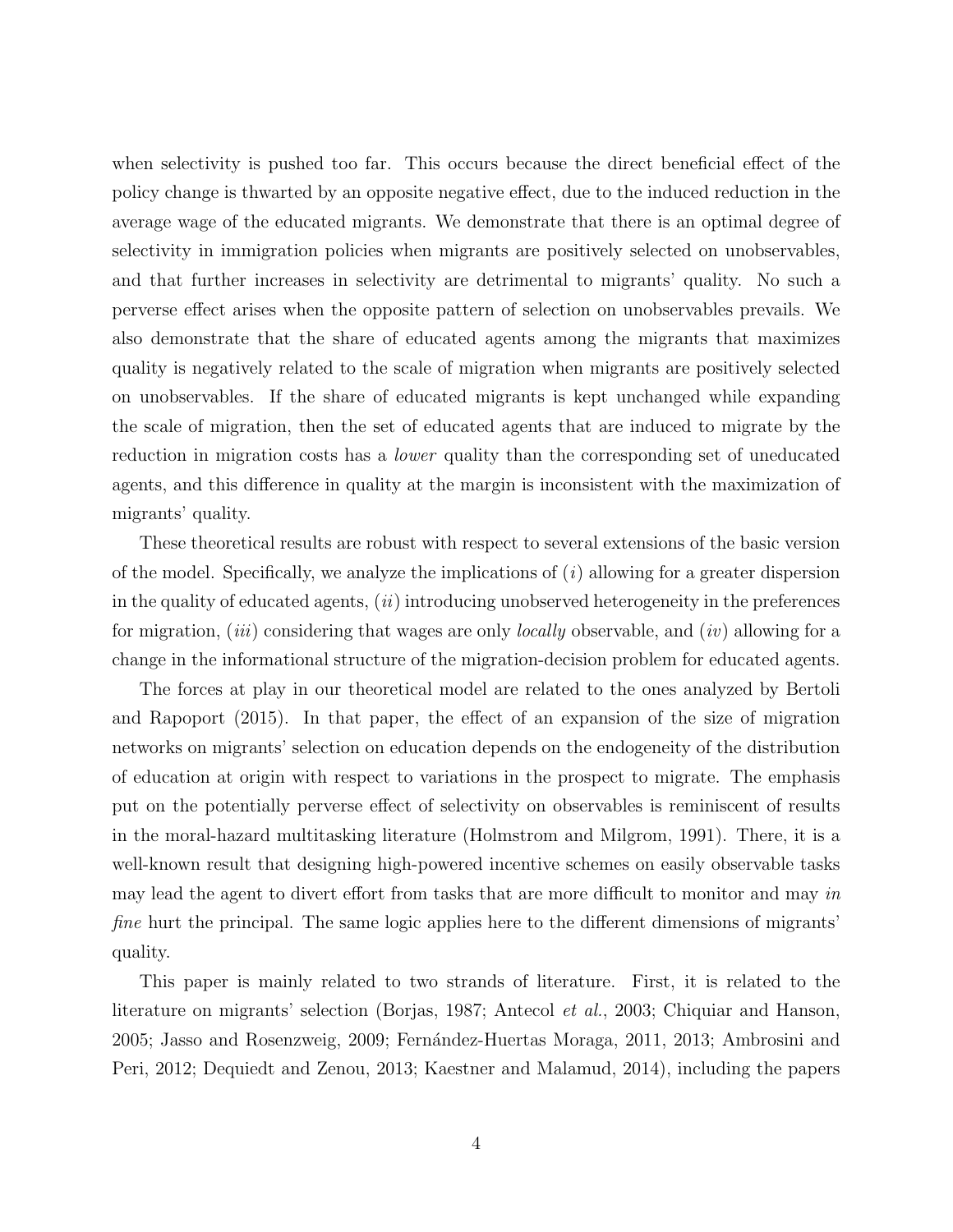that analyze the determinants of selection on education (McKenzie and Rapoport, 2010; Bertoli, 2010a; Beine *et al.*, 2011). Second, it is also related to the papers that analyze the influence of immigration policies on migrants' selection on education, both from a theoretical (Bellettini and Berti Ceroni, 2007; Docquier et al., 2008; Bertoli and Brücker, 2011; Bianchi, 2013; Bertoli and Rapoport, 2015) and an empirical perspective (Antecol et al., 2003; Jasso and Rosenzweig, 2009; Aydemir, 2011; Belot and Hatton, 2012).

The rest of the paper unfolds as follows. Section 2 introduces our model. Section 3 analyzes the effects of selective immigration policies on migrants' quality in a basic version of our theoretical model and discusses its relationship with the empirical literature. Then, Section 4 describes the robustness of our theoretical predictions with respect to various extensions of the model. Finally, Section 5 concludes.

### 2 The model

We develop a random utility maximization model to describe the location-decision problem that potential migrants face. We consider an origin country, which is denoted by the subscript 0, with a population of mass one of agents, which are indexed by  $i$ . We assume that the origin country's population can be either educated (e) or uneducated  $(u)$ , with  $\alpha$  denoting the exogenous share of educated agents. Agents can choose between a domestic job in country 0 and a foreign job in country 1. Education is an observable characteristic in both countries and it influences the agents' wage. Individuals are heterogeneous in other characteristics that also influence their wages, which are exogenous with respect to migration. Specifically, we assume that:

$$
\ln w_{ij}^l = \mu_j^l + \epsilon_{ij},
$$

with  $j = 0, 1$  and  $l \in \{e, u\}$ , and:

$$
\left(\ln w_{i0}^l, \ln w_{i1}^l\right)' \sim \mathcal{N}(\boldsymbol{\mu}^l, \boldsymbol{\Sigma}^l). \tag{1}
$$

We also assume that  $\mu_j^e > \mu_j^u$  for  $j = 0, 1$ , and  $\Sigma^e = \Sigma^u$ .<sup>8</sup> The wage equation above implies that individual earnings in both countries and for both education levels can be decomposed

<sup>8</sup>The assumption of identical covariance matrices for educated and uneducated agents is relaxed in Section 4.1 below.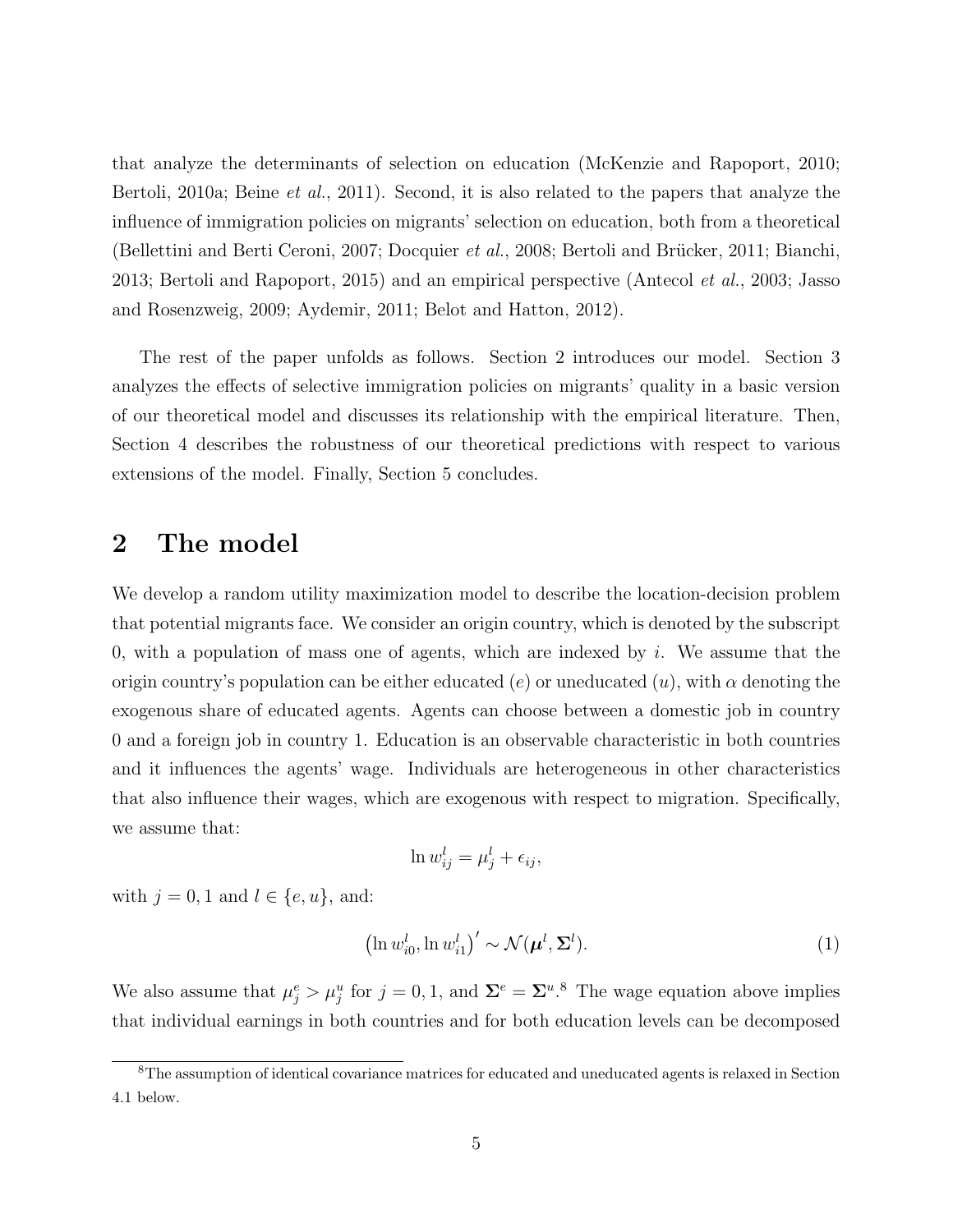into a part due to *observable* characteristics  $(\mu_j^l)$  and a part due to *unobserved* characteristics  $(\epsilon_{ij})$ . For the individual i, opting for a foreign job requires paying a migration cost whose monetary equivalent stands at  $C_i$ , and which may include both pecuniary and non-pecuniary costs, such as the psychological costs of being away from home. We assume that the timeequivalent migration costs, defined as the ratio between  $C_i$  and the individual-specific wage at origin  $w_{i0}^l$ , do not vary across individuals with the same level of education. This implies that self-selection into migration is driven exclusively by observable and unobservable factors that influence the wages in the two countries, while agents are not heterogeneous in their preferences for migration due to non-wage factors.<sup>9</sup>

Wages are *remotely* observable, so that agents decide whether to migrate or not after having observed the realizations of the stochastic component of domestic and foreign wages.<sup>10</sup> Migration represents a utility-maximizing decision if and only if:<sup>11</sup>

$$
\ln w_{i0}^l + \pi^l \le \ln w_{i1}^l,
$$

where  $\pi^l = \ln(1 + C_i/w_{i0}^l)$ <sup>12</sup> Educated and uneducated agents face different time-equivalent migration costs. The probability that migration represents the utility-maximizing option is given by:

$$
Pr\left(\epsilon_{i2} \equiv \epsilon_{i1} - \epsilon_{i0} \ge \mu_0^l + \pi^l - \mu_1^l\right) = \Phi(-z^l),\tag{2}
$$

where  $\Phi(.)$  represents the cumulative distribution of a standard normal and where:

$$
z^l = \frac{\mu_0^l + \pi^l - \mu_1^l}{\sigma_2},
$$

with  $\sigma_2$  being the standard deviation of  $\epsilon_2$ . Migrants represent a self-selected portion of the population at origin, so that the conditional expectation of  $\ln w_{i1}^l$  among the migrants in general differs from the unconditional expected value  $\mu_1^l$ . The assumption of bivariate

<sup>9</sup>Unobserved heterogeneity in the preferences for migration is introduced in Section 4.2.

<sup>&</sup>lt;sup>10</sup>We also consider an alternative informational structure, with *locally* observable wages along the lines of Bertoli (2010b); the implications of this alternative informational structure are analyzed in Sections 4.3 and 4.4 below.

<sup>&</sup>lt;sup>11</sup>Borjas (1987) relies on the approximation  $\ln(1 + C_i/w_{i0}) \approx C_i/w_{i0}$ , which is accurate only when  $C_i$  is sufficiently close to zero, but the analysis of the whole model does not hinge on this approximation that we do not retain here.

<sup>&</sup>lt;sup>12</sup>With a minor abuse of terminology, we will be referring to  $\pi$  as time-equivalent migration costs.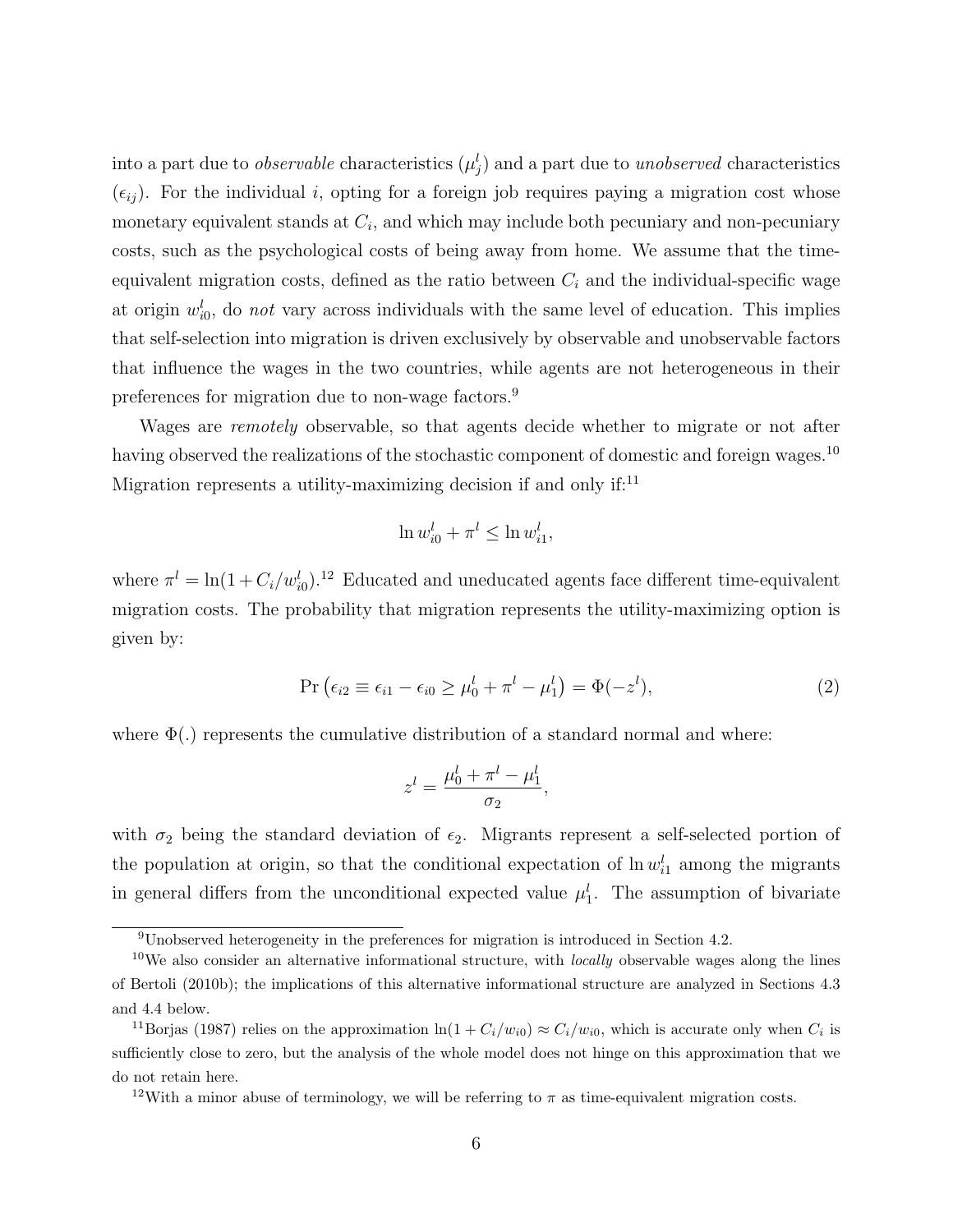normality implies that (Heckman, 1979; Borjas, 1987):

$$
E\left[\ln w_{i1}^l | \epsilon_{i2} \ge z^l\right] = \mu_1^l + Q_1(z^l),\tag{3}
$$

with  $Q_1(z^l) \equiv \gamma \lambda(z^l)$ , where  $\gamma$  is given by the covariance between the conditioning variable  $\epsilon_{i2}$  and the stochastic component  $\epsilon_{i1}$  of ln  $w_{i1}^l$ , scaled by the standard deviation of the conditioning variable, i.e.,  $\gamma = (\sigma_1^2 - \sigma_{01})/\sigma_2$ , and where  $\lambda(z^l) \equiv \phi(z^l)/\Phi(-z^l)$  represents the Inverse Mills ratio. The Inverse Mills ratio corresponds to the expected value of the upper tail of a truncated standard normal distribution, and it is thus a positive and increasing function of  $z^l$ , with  $\lambda(z^l) > z^l$ . We say that the migrants with a level of education l are positively selected on unobservables if  $Q_1(z^l) > 0$ , and negatively selected when  $Q_1(z^l) < 0$ . The pattern of selection on unobservables depends exclusively on  $\gamma$ , while the intensity of selection on unobservables depends on  $z^l$ , i.e., on the deterministic components of the log wages  $\mu_0^l$  and  $\mu_1^l$ , and on time-equivalent migration costs  $\pi^l$ .

### 3 Selective immigration policies and migrants' quality

As discussed in Section 2, migration costs are, at least partly, policy-induced by the recipient country through the legal framework that regulates immigrants' admission at destination. A number of papers have modeled the influence of immigration policies on migration decisions in terms of the monetary costs that they, implicitly or explicitly, impose. See, for instance, Giordani and Ruta (2013), Bianchi (2013) and Docquier *et al.* (2015).<sup>13,14</sup>

Destination countries can impose different migration costs on potential migrants with different observable characteristics, such as education. Variations in education-specific migration costs can influence both the scale of migration, and migrants' quality,<sup>15</sup> as they

<sup>&</sup>lt;sup>13</sup>Grogger and Hanson (2011) and Bertoli *et al.* (2013) recover the implicit migration costs that reconcile observed migration flows with utility-maximizing destination choices.

<sup>&</sup>lt;sup>14</sup>The random allocation of a fixed number of immigration visas through a lottery among the applicants is an alternative way of modeling immigration policies; this allows representing selectivity through a variation in the probabilities of success in the lottery for different groups of applicants (see Mountford, 1997, Beine et al., 2001, Bertoli and Brücker, 2011 or Bertoli and Rapoport, 2015). This type of selective immigration policy will not alter the predictions of our model as long as there is a cost in participating in the migration lottery.

<sup>&</sup>lt;sup>15</sup>We follow the literature by defining quality as the average log wage that migrants earn at destination; see, for instance, Borjas (1985) or Aydemir (2011).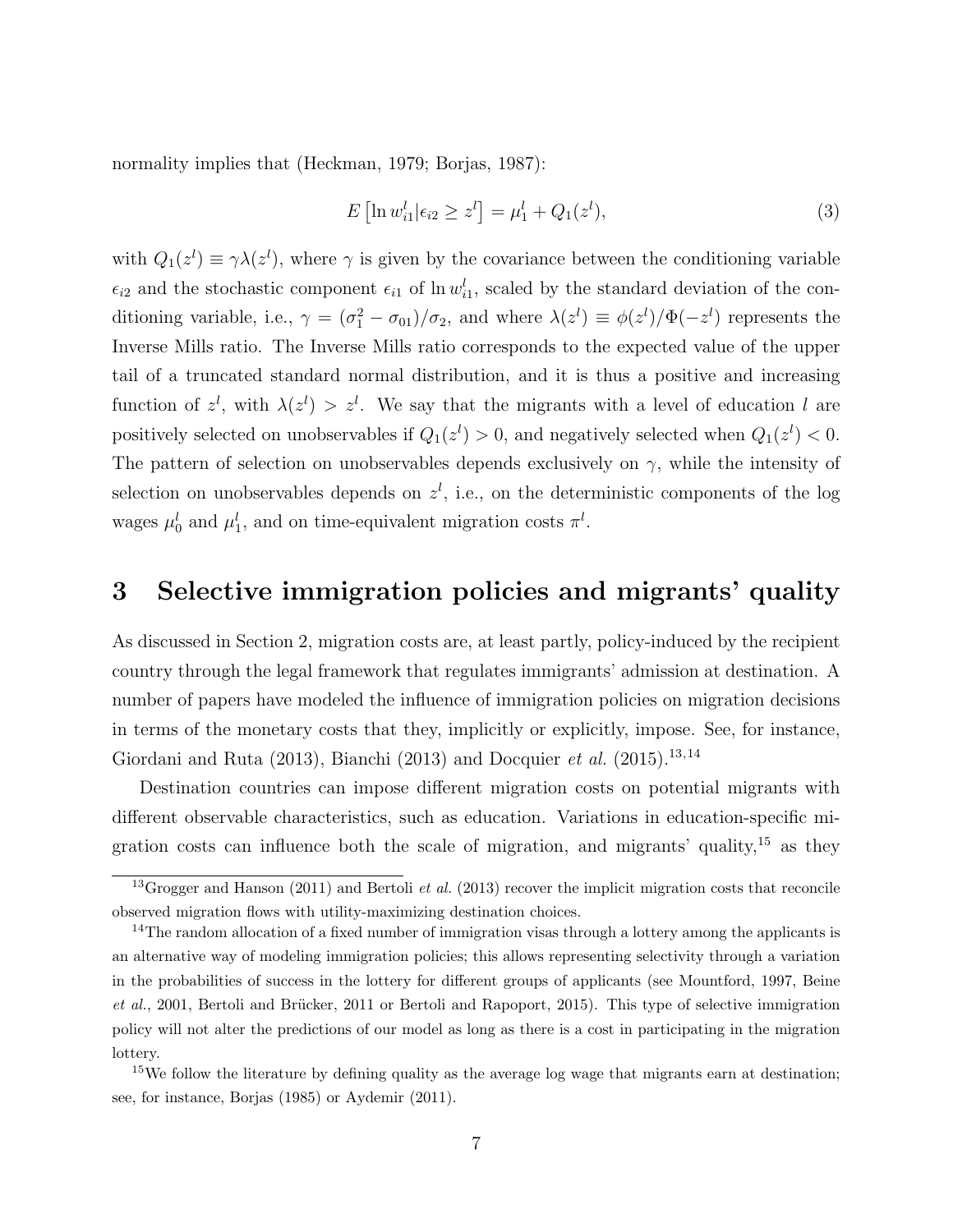modify the intensity of selection on unobservables of both groups. We first characterize the immigration policy  $(\pi^u, \pi^e)$ ,<sup>16</sup> and hence the resulting share of educated individuals among the migrants, that maximizes migrants' quality for a given scale of migration, and we then analyze how the quality-maximizing share of educated migrants varies with the scale of migration.

#### 3.1 Quality-maximizing policy for a given scale of migration

We define migrants' quality as a weighted average of the log wages for the two types of migrants:

$$
y(z^u, z^e) \equiv \beta(z^u, z^e) \left[ \mu_1^e + Q_1(z^e) \right] + \left[ 1 - \beta(z^u, z^e) \right] \left[ \mu_1^u + Q_1(z^u) \right],\tag{4}
$$

where the weights are given by the (endogenous) share of educated migrants that, by the law of large numbers, is given by:

$$
\beta(z^u, z^e) = \frac{\alpha \Phi(-z^e)}{\kappa(z^u, z^e)},\tag{5}
$$

with

$$
\kappa(z^u, z^e) \equiv \alpha \Phi(-z^e) + (1 - \alpha) \Phi(-z^u)
$$
\n(6)

representing the scale of migration flows. Using (6), we can define the family of iso-migration curves as:

$$
g_k(z^u) \equiv -\Phi^{-1}\left[\frac{k-\Phi(-z^u)(1-\alpha)}{\alpha}\right],\tag{7}
$$

indexed by k, which represents the scale of migration. The iso-migration curves  $z^e = g_k(z^u)$ are downward sloping in the  $(z^u, z^e)$  immigration policy space, and higher curves correspond to a smaller scale of migration (see Figure 2 below).

We define a scale-preserving increase in selectivity as an increase in the time-equivalent migration cost  $\pi^u$  for uneducated agents, and hence in  $z^u$ , along an iso-migration curve. Intuitively, the share of educated migrants  $\beta(z^u, z^e)$  monotonically increases with  $z^u$  along an iso-migration curve, as from (5) we have that:

$$
\frac{\partial \ln \beta[z^u, g_k(z^u)]}{\partial z^u} = -\frac{\partial g_k(z^u)}{\partial z^u} \lambda[g_k(z^u)] > 0,\tag{8}
$$

<sup>&</sup>lt;sup>16</sup>As  $z^l$  is a linear function of  $\pi^l$ , the characterization of the optimal immigration policy can be indifferently conducted with respect to  $(\pi^u, \pi^e)$  or the induced pair  $(z^u, z^e)$ .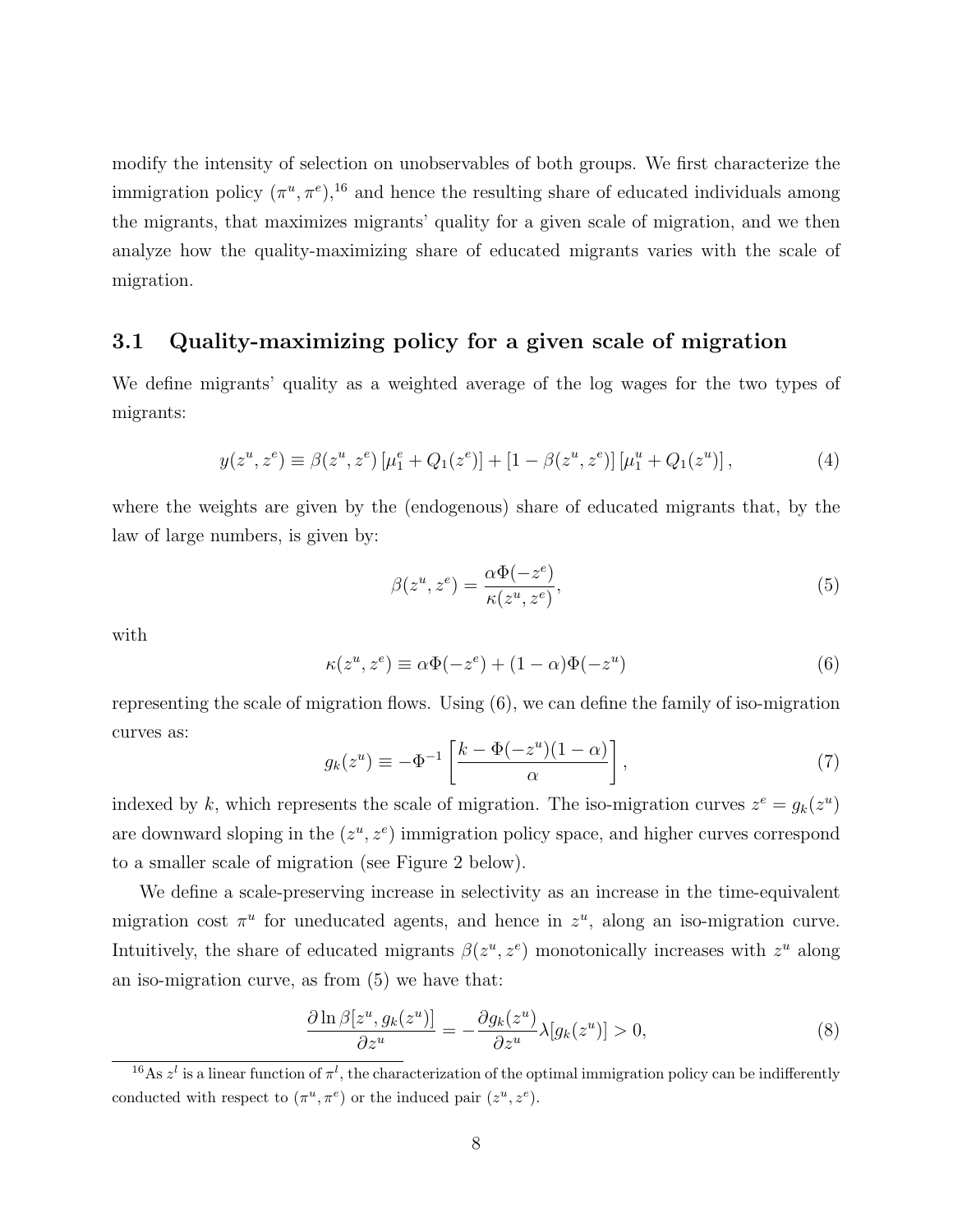A scale-preserving increase in selectivity influences, in general, migrants' quality in (4) through two distinct channels:  $(i)$  it increases the share of educated migrants, whose log wages are drawn from a distribution with a higher unconditional expected value, and  $(ii)$ it modifies the intensity of selection for both educated and uneducated migrants. The combined effect of (i) and (ii) is ambiguous whenever  $\gamma \neq 0$ , as demonstrated by the following Proposition:

**Proposition 1** Migrants' quality is a non-monotonic function of  $z^u$  along any iso-migration curve whenever migrants are not randomly selected on unobservables.

**Proof.** See Appendix A.1.  $\blacksquare$ 





Note:  $z^u$  is a linearly increasing function of the time-equivalent migration costs  $\pi^u$  for uneducated agents; the figure is drawn for  $\gamma_1 < 0 < \gamma_2$ , and it represents the evolution of migrants' quality along an iso-migration curve k, as  $z^e = g_k(z^u)$ , so that a higher value of  $z^u$  correspond to a more selective immigration policy.

Figure 1 represents the relationship between migrants' quality and  $z<sup>u</sup>$ , which is negatively related to the probability of self-selection into migration of uneducated agents, along an iso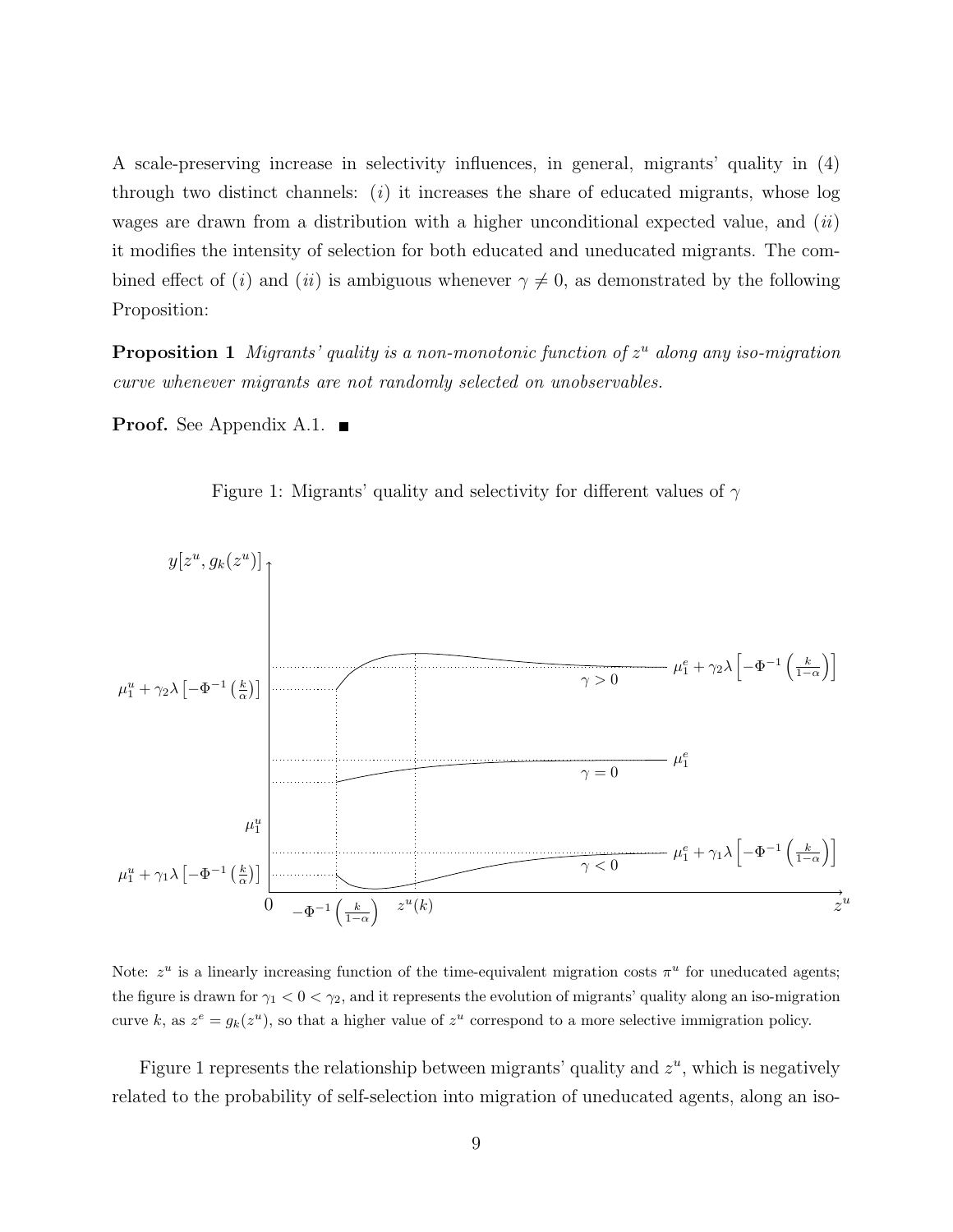migration curve for different values of  $\gamma$  that we have just derived in Proposition 1.<sup>17</sup> When  $\gamma = 0$ , migrants' quality monotonically increases with  $z<sup>u</sup>$  along any iso-migration curve. Specifically, quality increases from  $\mu_1^u$  to  $\mu_1^e$  when the share of educated agents among the migrants goes from 0 to  $1<sup>18</sup>$  as the average quality of both educated and uneducated migrants is unaffected by variations in migration costs.

When migrants are negatively selected on unobservables, i.e.,  $\gamma < 0$ , quality is a nonmonotonic function of  $z<sup>u</sup>$  along an iso-migration curve, but the critical point of the function  $y[z^u, g_k(z^u)]$ , which is implicitly defined by the condition  $g_k(z^u) = f(z^u) \equiv z^u - (\mu_1^e - \mu_1^u)/\gamma$ , represents a global minimum; migrants' quality monotonically increases with  $z<sup>u</sup>$  beyond this critical point, and it approaches to its global maximum when the share of educated migrants converges to 1, as shown in Figure 1. Thus, an attempt of admitting only educated migrants is the quality-maximizing choice for the destination country when migrants' wages are a nonincreasing function of migration costs, i.e.,  $\gamma \leq 0$ , so that the quality of educated migrants improves with a scale-preserving increase in selectivity.

When migrants are positively selected on unobservables, i.e.,  $\gamma > 0$ , then migrants' quality is maximized when  $z^u = z^u(k)$ , with  $z^u(k)$  being implicitly defined by the condition  $g_k(z^u) = f(z^u)$ . Thus, attempting to admit only educated agents at destination is never a quality-maximizing choice in this case. The following Corollary further characterizes the immigration policy that maximizes migrants' quality when  $\gamma > 0$ :

Corollary 1 When migrants are positively selected on unobservables, migrants' quality is maximized when the average log wage at destination of the set of educated agents who are indifferent between a foreign and a domestic job coincides with the average log wage at destination of the corresponding set of uneducated agents.

**Proof.** The condition that denotes the indifference between a domestic and a foreign job is  $\epsilon_{i2} = z^l$ , for  $l \in \{u, e\}$ . The assumption of bivariate normality for  $\epsilon_{i0}$  and  $\epsilon_{i1}$  implies that  $E\left(\ln w_{i1}^l \middle| \epsilon_{i2} = z^l\right) = \mu_1^l + \gamma z^l$ , so that  $E\left(\ln w_{i1}^e \middle| \epsilon_{i2} = z^e\right) = E\left(\ln w_{i1}^u \middle| \epsilon_{i2} = z^u\right)$  requires that:

$$
\mu_1^e + \gamma z^e = \mu_1^u + \gamma z^u.
$$

Moving terms around, this condition can be rewritten as  $z^e = f(z^u)$ .

<sup>&</sup>lt;sup>17</sup>Notice that a higher value of  $\gamma$  is associated with a higher level of migrants' quality for any  $(z^u, z^e)$ .

<sup>&</sup>lt;sup>18</sup>The distributional assumptions on  $\epsilon_{i0}$  and  $\epsilon_{i1}$ , which have an infinite support, entail that the share of educated migrants can never attain the value of 0 or 1.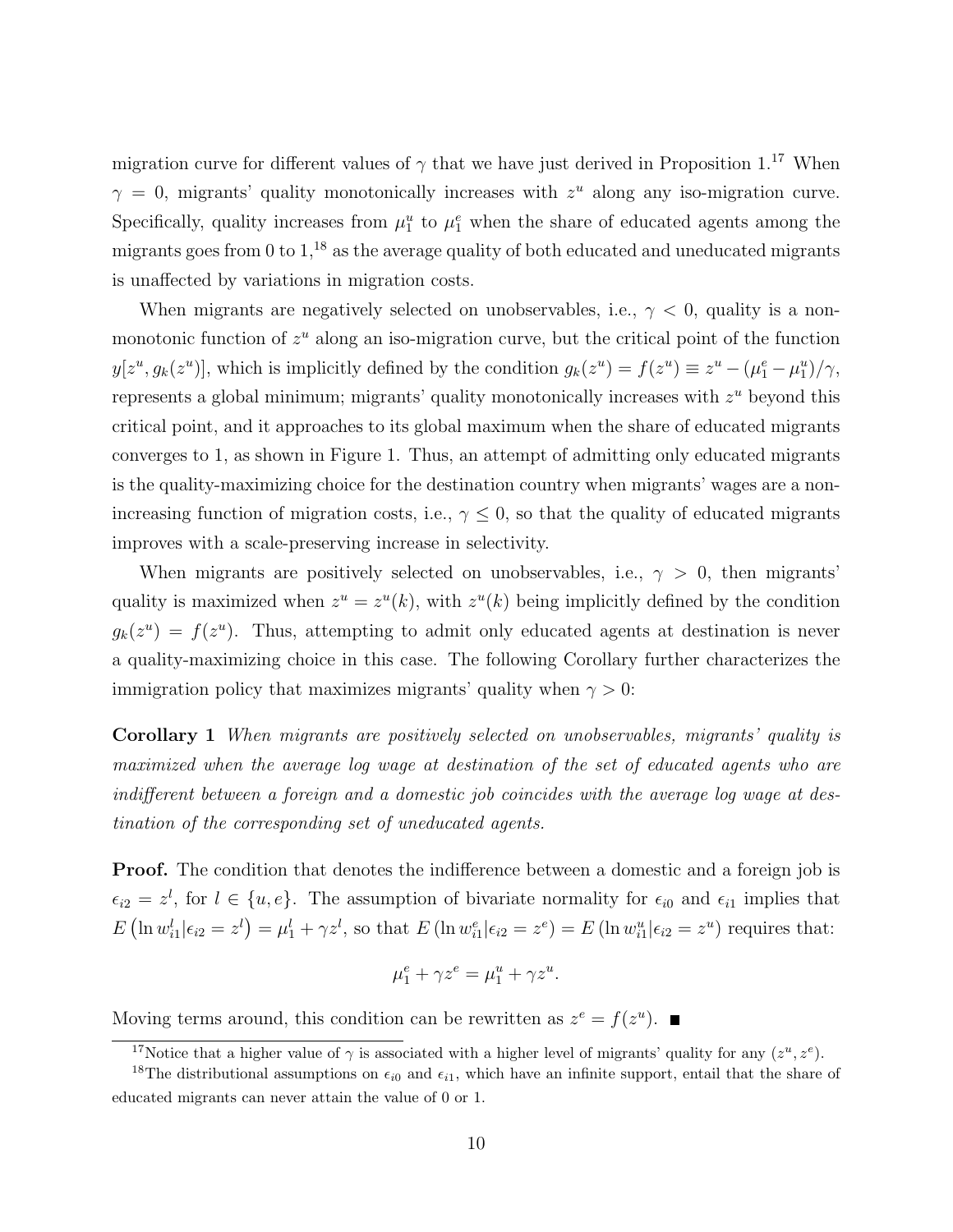A scale-preserving increase in selectivity that pushes  $z^u$  beyond  $z^u(k)$  reduces migrants' quality, as it would push the log wage at destination of the marginal educated agents below the corresponding value for the marginal uneducated agents. It is also straightforward to demonstrate that the average log wage for educated migrants is higher than the corresponding average log wage for uneducated migrants when  $\gamma > 0$  and  $z^u = z^u(k)$ .<sup>19</sup>

#### 3.2 Scale of migration and optimal share of educated migrants

A movement along the curve  $z^e = f(z^u)$ , which identifies all the quality-maximizing pairs of  $z^u$  and  $z^e$ , induces both a variation in the scale of migration and a variation in the share of educated agents among the migrants. The following Proposition establishes how the qualitymaximizing share of educated migrants  $\beta[z^u, f(z^u)]$  varies with the scale of migration:

Proposition 2 The share of educated migrants that maximizes migrants' quality is a decreasing function of the scale of migration when migrants are positively selected on unobservables.

#### **Proof.** See Appendix A.2.  $\blacksquare$

Proposition 2 demonstrates that a destination country which aims at increasing the scale of the incoming migration flows should let the share of uneducated migrants increase to ensure that migrants' quality is maximized.<sup>20</sup> Figure 2 provides a graphical representation of this prediction: it plots two different iso-migration curves, with  $k_2 > k_1$ , and the corresponding pairs of optimal immigration policies, with  $z^u(k_2) < z^u(k_1)$  and  $f[z^u(k_2)] < f[z^u(k_1)]$ , together with the two upward-sloping iso-share curves  $z^e = h_{b_1}(z^u)$  and  $z^e = h_{b_2}(z^u)$  passing through each of the two pairs of optimal immigration policies. The proof of Proposition 2 hinges on the comparison of the slope of the iso-share curve with the curve  $z^e = f(z^u)$  when the two cross: as the curve  $z^e = f(z^u)$  is flatter than the iso-share curve  $z^e = h_b(z^u)$  in correspondence to their intersection, this implies that an increase in the scale of migration along the curve  $z^e = f(z^u)$  leads to a higher iso-share curve, which corresponds to a lower share of educated agents among the migrants.

 $19$ The proof of this result follows from the fact that the Inverse Mills ratio is a contraction mapping (Heckman, 1979, p. 157).

<sup>&</sup>lt;sup>20</sup>Notice that migrants' quality necessarily declines with the scale of migration k when migrants are positively selected on unobservables, but this decline is minimized when the share of uneducated migrants rises.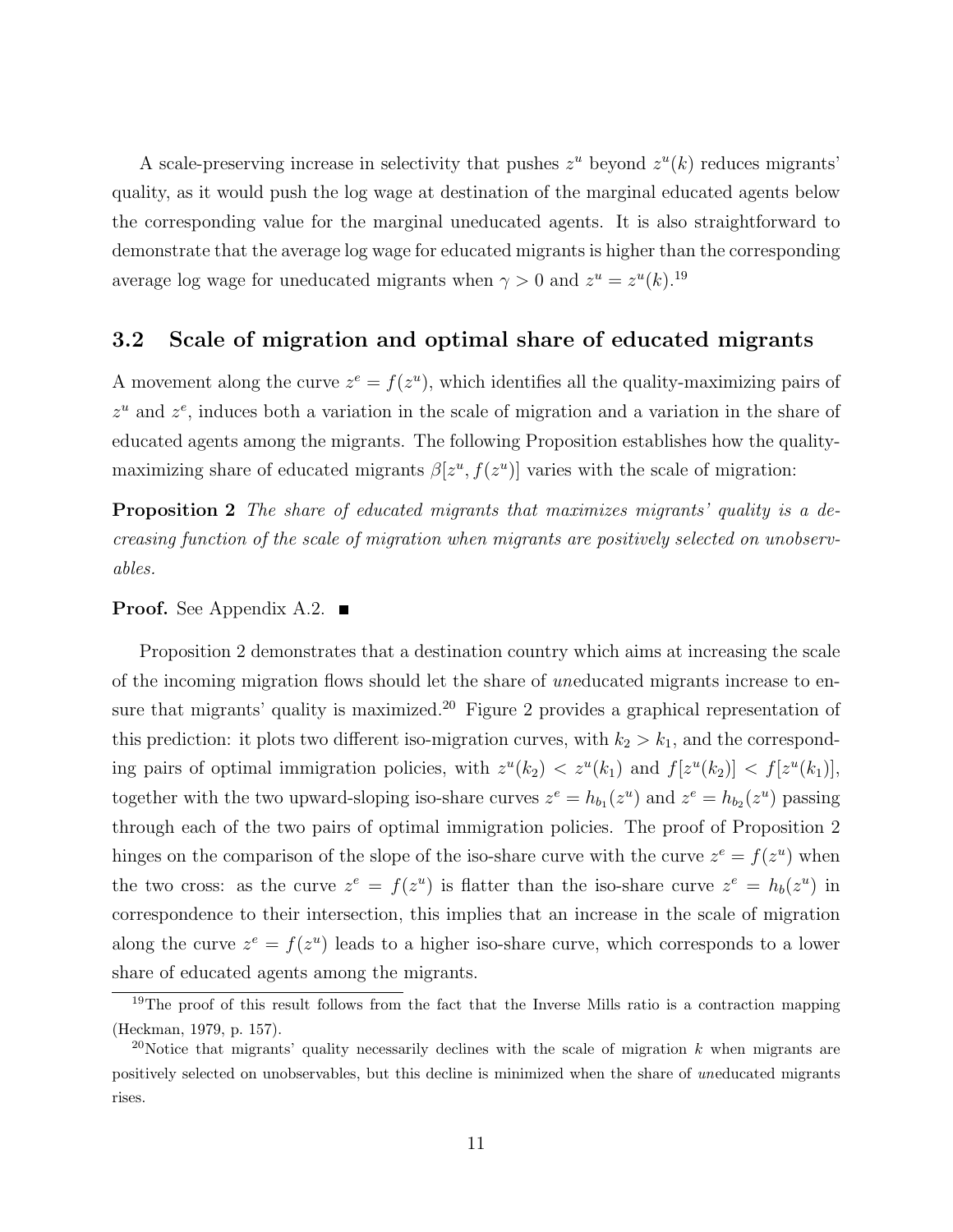Figure 2: Quality-maximizing immigration policies for different scales of migration



Note:  $z^e$  and  $z^u$  are negatively related the difference between the log wage at destination and the log wage at origin, net of migration costs, for educated and uneducated agents respectively; the figure is drawn for  $\gamma > 0$ , with  $k_2 > k_1$  and  $b_2 > b_1$ , where  $b_2$  and  $b_1$  are two different shares of educated agents among the migrants.

#### 3.3 Relation to the empirical literature

The motivation of our theoretical model resides in a basic empirical fact: observed characteristics, such as education, account for a limited portion of the variance in earnings across individuals. The dispersion of the distribution of earnings at one point in time for a given level of education might be reflecting both the influence of unforecastable time-varying factors and heterogeneity in stable individual-specific characteristics, such as innate ability or talent. Our model implicitly assumes that the latter, which is the dimension of the variance in earnings across potential migrants that destination countries are concerned about, is the factor that generates a dispersion in the earnings of the agents with the same level of education. The empirical relevance of this assumption is corroborated by the survey article by Cunha and Heckman (2007), who conclude that "most variability across people is due to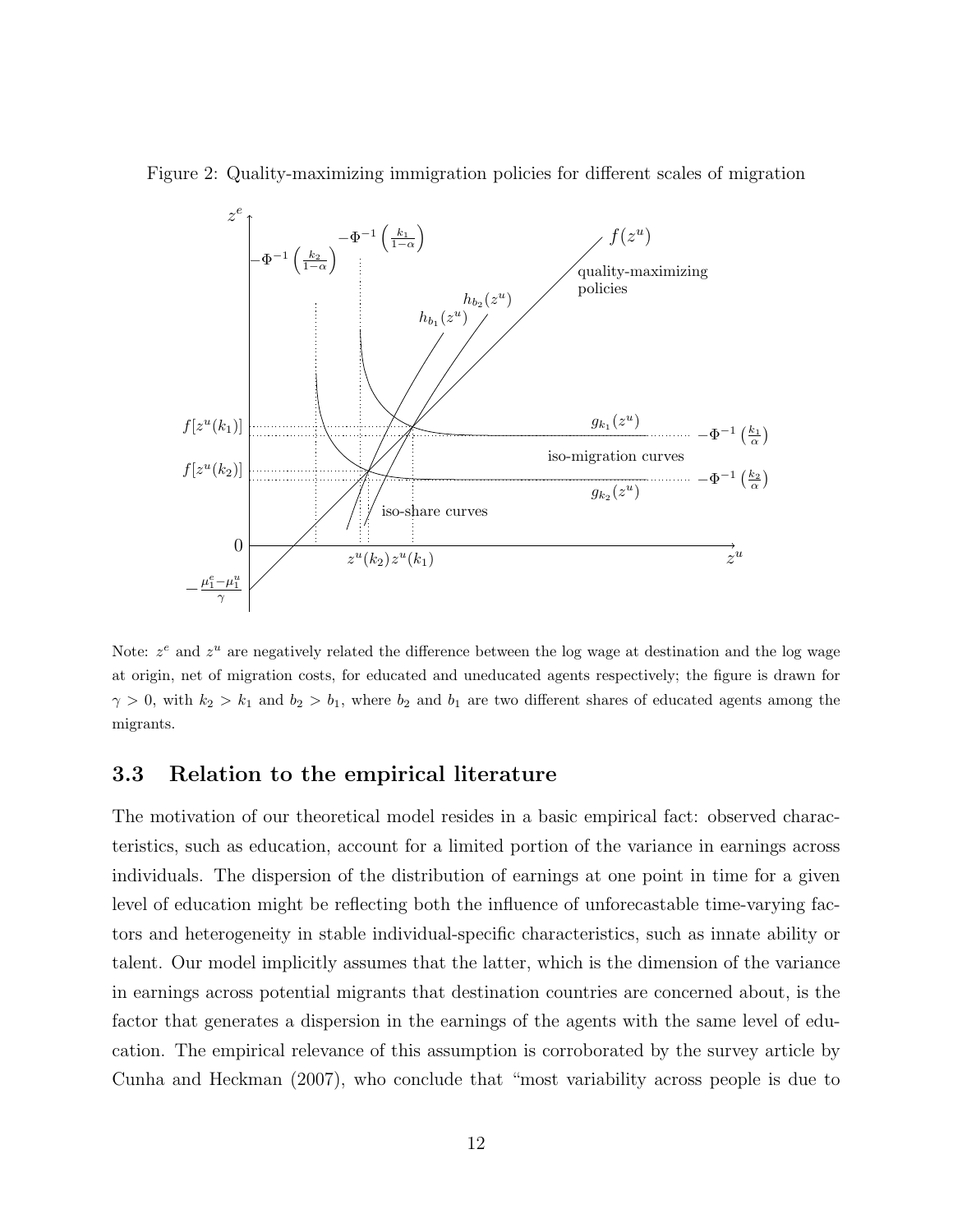heterogeneity and not uncertainty" (p. 888).

If unobserved traits play a key role in accounting for the dispersion in earnings for a given set of observed characteristics, then migrants are likely to be a self-selected group also with respect to these traits. The two main theoretical predictions of our model are derived under the assumption that migrants have higher wages at destination than non-migrants with the same level of education, i.e., they are positively selected on unobservables. The empirical evidence on the prevailing pattern of selection on unobservables clearly depends on the "arbitrary nature of the division of earnings into predicted and residual earnings" (Kaestner and Malamud, 2014, p. 89), while it is easier to gather evidence on the pattern of migrants' selection on education, an individual characteristic that can be readily observed in the data. In this respect, a (nearly) universal empirical regularity is that the propensity to migrate is higher among individuals with tertiary education than among less-educated individuals. Indeed, using data on bilateral migrant stocks in OECD destinations in 2000, Docquier *et al.* (2009) show that, on average, 5.5 percent of the individuals with postsecondary education born in a country reside abroad, while the corresponding figure for individuals with less than secondary education stands at  $1.3$  percent.<sup>21</sup> While the patterns of selection on education and on unobservables can in principle differ, Borjas (2014) observes that it is unclear "why the relative rates of return to skills between any two countries (which presumably drive the differential types of selection) should differ so drastically between observed and unobserved skills" (p. 34). This argument entails that the prevailing pattern of positive migrants' selection on education that is observed in the data could be matched by positive selection on unobservables.<sup>22</sup>

Our model predicts that migrants' quality is maximized when the probability of selfselection into migration for educated agents is higher than the corresponding probability for uneducated agents.<sup>23,24</sup> This, in turn, entails that the effect on migrants' quality of a scale-

<sup>&</sup>lt;sup>21</sup>Artuç et al. (2015) rely on data that cover also non-OECD destinations, and the emigration rate for individuals with tertiary education stands at 8.1 percent, above the rate for less educated individuals.

 $^{22}$ In line with this argument, the analysis conducted by Fernández-Huertas Moraga (2011) uncovers a similar pattern of (negative) selection on observables and unobservables of Mexican migrants to the United States, while Kaestner and Malamud (2014) uncover different patterns of selection along the two dimensions.

<sup>&</sup>lt;sup>23</sup>When migrants are positively selected on unobservables, then the maximization of their quality requires that  $z^e = f(z^u) < z^u$ , which implies that  $\Phi(-z^u) < \Phi[-f(z^u)]$ .

<sup>&</sup>lt;sup>24</sup>Notice that a higher emigration rate for educated agents does *not* require the return to education to be larger at destination than at origin, as a greater propensity to migrate among educated agents could be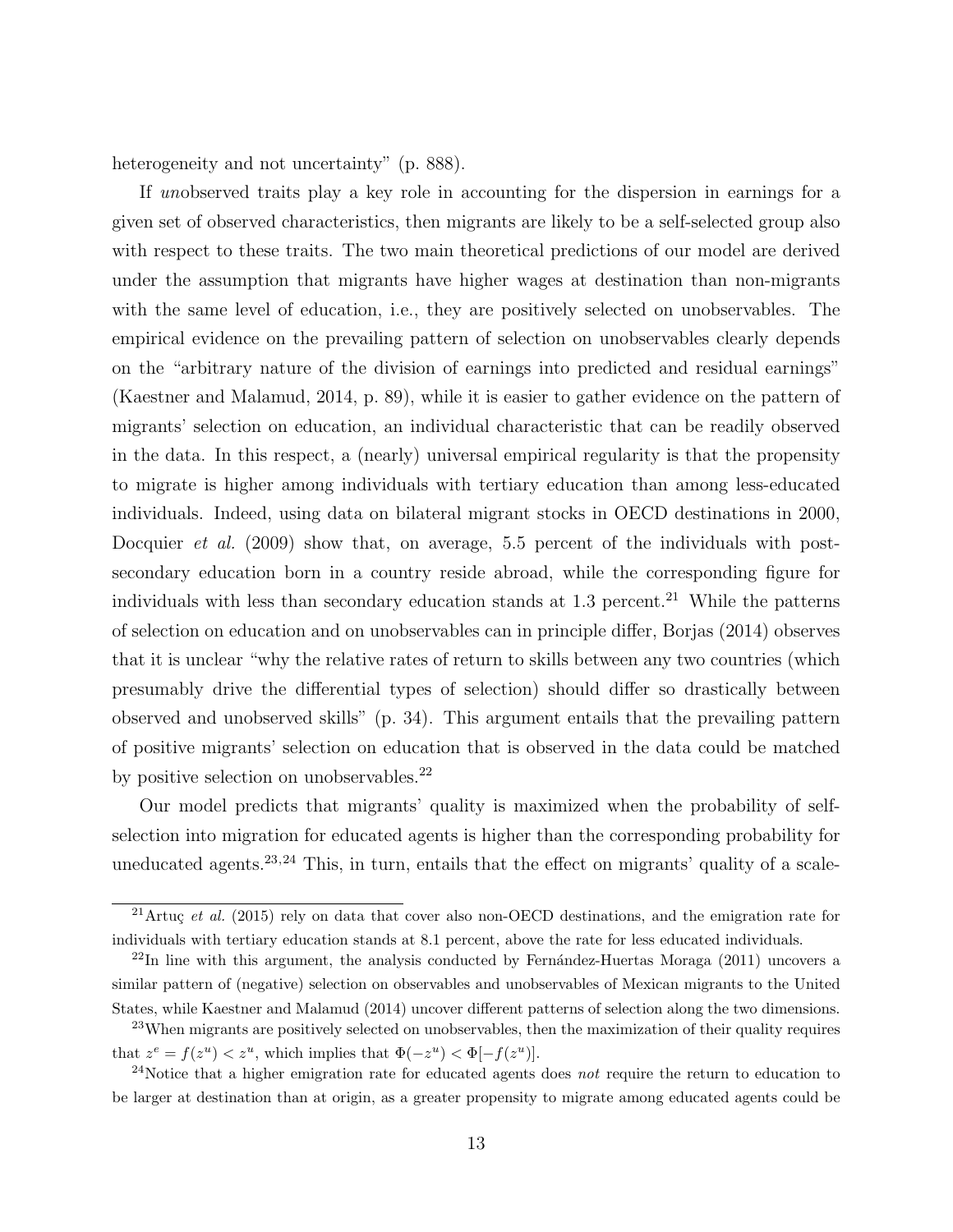preserving increase in selectivity when the emigration rate for high-educated individuals is higher than the emigration rate for less-educated individuals is a priori ambiguous, while a scale-preserving increase in selectivity would be certainly beneficial in the opposite (but less likely) case of a higher emigration rate for less-educated individuals.

Interestingly, we can also observe that the migration literature has shown that an increase in the size of migration networks at destination is generally associated with a reduction in migration costs that induces both an increase in the scale of migration and a decline in the share of high-educated migrants (see, for instance, McKenzie and Rapoport, 2010 and Beine et al., 2011). Our theoretical model suggests that such a reduction could actually be consistent with the objective of maximizing migrants' quality when the scale of migration expands rather than at odds with it.

### 4 Extensions

We consider here four extensions of the basic specification of our model that do not alter the theoretical prediction that a scale-invariant increase in selectivity can actually reduce migrants' quality. Specifically, we discuss the implications of  $(i)$  allowing for a greater dispersion in the quality of educated agents,  $(ii)$  introducing unobserved heterogeneity in time-equivalent migration costs,  $(iii)$  allowing for a greater role of uncertainty in the locationdecision problem that agents face, and  $(iv)$  considering a change in the informational structure for educated agents.

#### 4.1 Different covariance matrices

The analysis of the model was conducted under the hypothesis that  $\Sigma^e = \Sigma^u$ , which implies that unobservable individual characteristics have the same influence on the log wages of educated and uneducated agents. The productivity of educated workers, which are assigned to more complex tasks, might actually be more sensitive to their ability than the corresponding

induced by the lower time-equivalent migration costs that they face, something that is generally assumed in the literature (Schultz, 1975; Chiquiar and Hanson, 2005; McKenzie and Rapoport, 2010; Beine et al., 2011); Bertoli et al. (2013) provide evidence that the time-equivalent migration costs faced by Ecuadorians moving either to the United States or to Spain significantly decline with their level of education.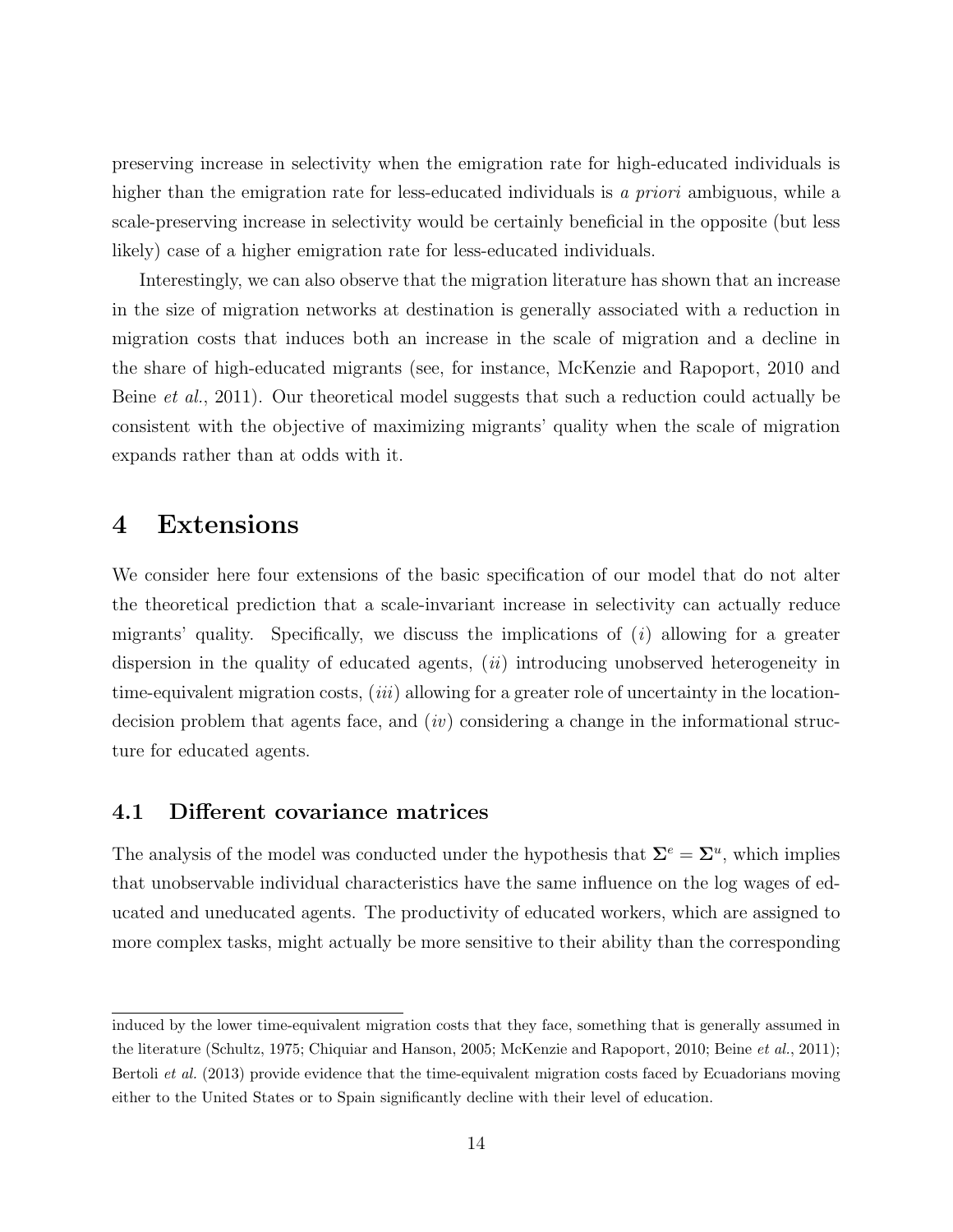productivity of uneducated workers, that perform more basic tasks.<sup>25</sup> To address this issue, consider the more general assumption that  $\Sigma^e = a^2 \Sigma^u$ , for  $a \geq 1$ .<sup>26</sup> It is straightforward to show that this assumption implies that:

$$
\gamma^{e} = \frac{(\sigma_1^{e})^2 - \rho_{01}\sigma_0^{e}\sigma_1^{e}}{[(\sigma_1^{e})^2 + (\sigma_0^{e})^2 - 2\rho_{01}\sigma_0^{e}\sigma_1^{e}]^{1/2}} = a\gamma^{u}.
$$
\n(9)

If both types of migrants are positively selected on unobservables, i.e.,  $\gamma^e$ ,  $\gamma^u > 0$ , then (9) entails that  $\gamma^e \geq \gamma^u$ . This, in turn, implies that the intensity of selection on unobservables for a given probability of self-selection into migration–and its responsiveness to a change in this probability–is stronger for educated than for uneducated migrants. This does not alter the prediction of Proposition 1, as we still have that migrants' quality evolves in a nonmonotonic way along an iso-migration curve. Pushing selectivity too far still entails that the destination country will induce to self-select into migration a set of educated agents whose log wage falls below the log wage of the set of uneducated agents who are discouraged from migrating. Thus, we have that the maximization of migrants quality requires, as described in Corollary 1, that the average log wage at destination of the set of educated agents, who are indifferent between a foreign and a domestic job, coincides with the average log wage at destination of the corresponding set of uneducated agents. This leads to:

$$
z^{e} = f(z^{u}) \equiv \frac{\gamma^{u}}{\gamma^{e}} z^{u} - \frac{\mu_{1}^{e} - \mu_{1}^{u}}{\gamma^{e}}.
$$
\n(10)

Proposition 2, which demonstrates that the quality-maximizing share of educated agents among the migrants is a decreasing function of the scale of migration, is also robust when we introduce assumptions on the two covariance matrices that entail that  $\gamma^e = a\gamma^u$ , with  $a \ge 1$ . Its proof hinges on the comparison of the slopes of the curve  $z^e = f(z^u)$ , which identifies optimal immigration policies, and of the iso-share curve  $z^e = h_b(z^u)$  at their intersection. The slope of the iso-share curve is unaffected by the introduction of a more general assumption on the two covariance matrices, as we still have that:

$$
\frac{\partial h_b(z^u)}{\partial z^u} = \frac{\lambda(z^u)}{\lambda(z^e)}.
$$

<sup>25</sup>For instance, Chen (2008) demonstrates that the variance of residual of log earnings increases with the level of education of the workers, and this higher variance partly reflects unobserved heterogeneity across individuals.

<sup>&</sup>lt;sup>26</sup>This assumption implies a higher variance of log wages for educated agents, while maintaining that  $\rho_{01}^e = \rho_{01}^u = \rho_{01}$ ; the sign of the difference between  $\gamma^e$  and  $\gamma^u$  is, in general, undetermined if  $\rho_{01}^u \neq \rho_{01}^e$ .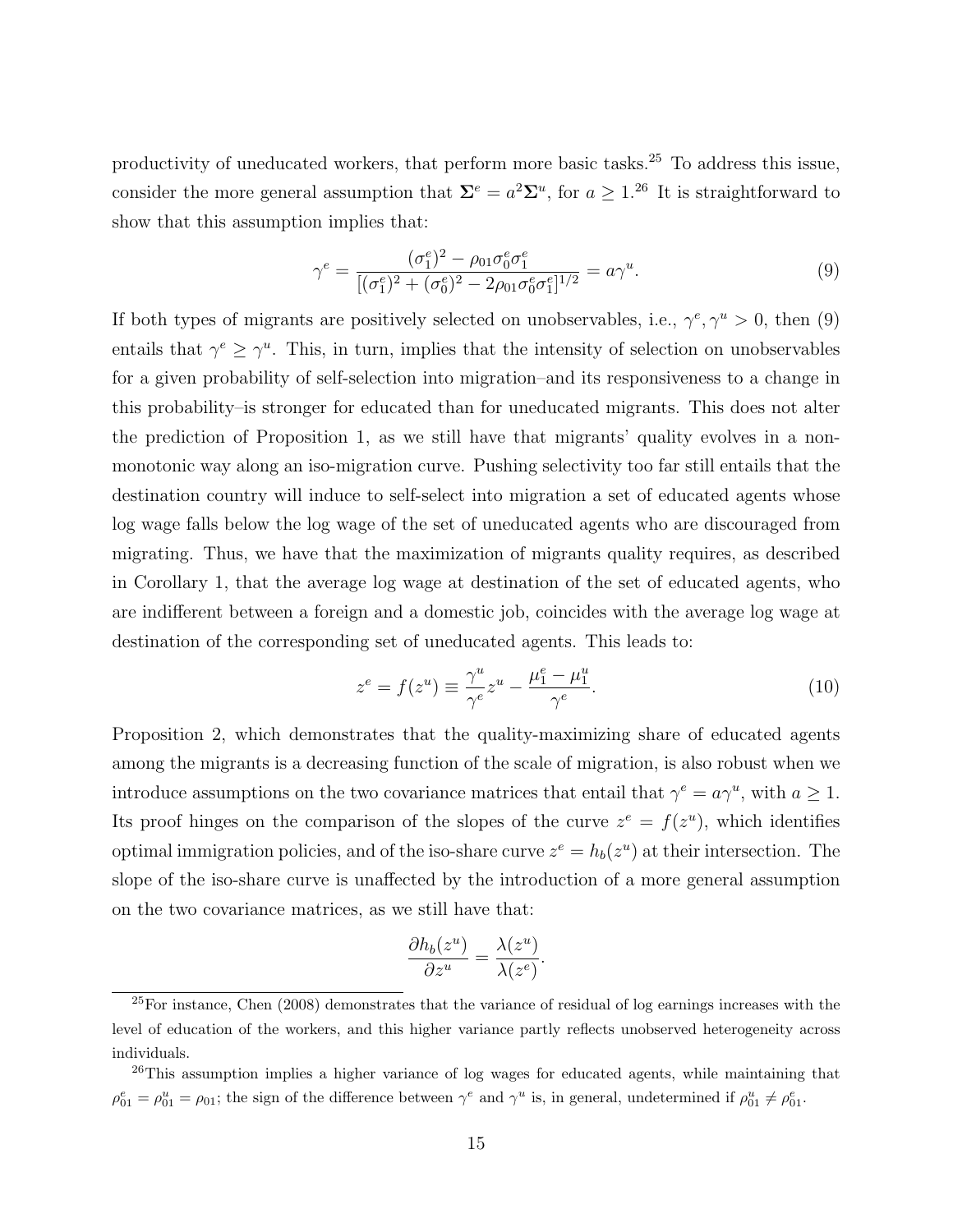As (10) implies that  $f(z^u) < z^u$  and as the Inverse Mills ratio is a monotonically increasing function, we have that the slope of iso-share curve  $h_b(z^u)$  is higher than 1 when this crosses the curve  $z^e = f(z^u)$ . It is straightforward to see from (10) that the slope of this latter curve is equal to  $\gamma^u/\gamma^e = 1/a \leq 1$ , and this concludes the proof. Thus, both our main predictions are robust when allowing for a greater variance in the log wages of educated agents: attempting to admit only educated agents at destination is detrimental for migrants' quality, and the quality-maximizing share of educated migrants is negatively related to the scale of migration.

#### 4.2 Random variation in time-equivalent migration costs

The basic specification of the model retains the assumption that time-equivalent migration costs do not vary across agents with the same observable characteristics, so that self-selection into migration is based only on (observed and unobserved) factors that influence the wages in the two countries. Still, people "are often genuinely reluctant to leave familiar surrounding" (Sjaastad, 1962, p. 85) and "also move for noneconomic reasons" (Chiswick, 1999, p. 184), and this calls for extending the model by including heterogeneity in the preferences for migration. We can follow Borjas (1999b) by assuming that time-equivalent migration costs  $\pi_i^l$  are determined by the realization of a normal random variable, i.e.,  $\pi_i^l = \mu_{\pi}^l + \epsilon_{i\pi}$ , possibly correlated with  $\epsilon_{i0}$  and  $\epsilon_{i1}$ . This extension implies that the probability to migrate is given by:

$$
\Pr\left(\widetilde{\epsilon}_{i2}\equiv\epsilon_{i1}-\epsilon_{i0}-\epsilon_{i\pi}>\mu_0^l+\mu_\pi^l-\mu_1^l\right)=\Phi(-\widetilde{z}^l),
$$

where  $\tilde{z}^l = \left[\mu_0^l + E(\pi^l) - \mu_1^l\right] / \tilde{\sigma}_2$  and  $\tilde{\sigma}_2 = (\sigma_1^2 + \sigma_0^2 + \sigma_\epsilon^2 - 2\sigma_{01} + 2\sigma_{0\pi} - 2\sigma_{1\pi})^{1/2}$ . Notice that if the unobserved heterogeneity in the preferences for migration is uncorrelated with the unobservables that influence wages, i.e.,  $\sigma_{0\pi} = \sigma_{1\pi} = 0$ , then  $|\tilde{\gamma}| \equiv (\sigma_1^2 - \sigma_{01})/\tilde{\sigma}_2 < |\gamma|$ , as  $\tilde{\sigma}_2 > \sigma_2$ . The differential between the conditional expectation of  $\ln w_1^l$  and  $\mu_1^l$  is equal to:

$$
\widetilde{Q}_1(\widetilde{z}^l) = \left(\widetilde{\gamma} - \frac{\sigma_{1\pi}}{\widetilde{\sigma}_2}\right) \lambda(\widetilde{z}^l). \tag{11}
$$

In the absence of covariance between the stochastic component of the log wage at destination and the stochastic component of migration costs, i.e.,  $\sigma_{1\pi} = 0$ , then we obtain the same pattern of selection on unobservables than in Section 2, but with  $|\tilde{Q}_1(\tilde{z}^l)| < |Q_1(z^l)|$  as  $|\tilde{\gamma}| < |\gamma|$  and  $\tilde{z}^l < z^l$ . Intuitively, self-selection on noneconomic factors dilutes the extent of self-selection on unobserved ability. This, in turn, increases the scope for quality-enhancing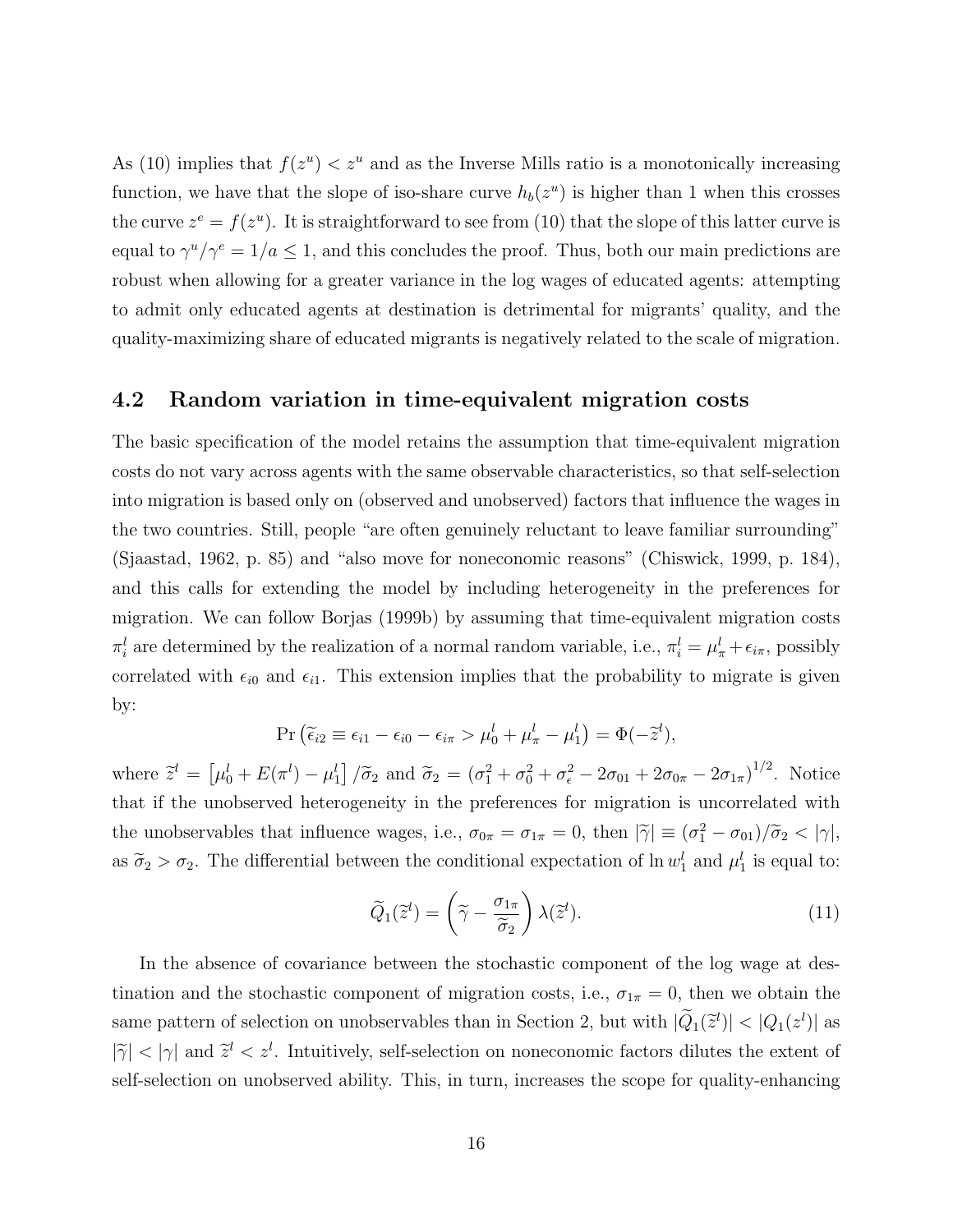scale-preserving increases in selectivity when migrants are positively self-selected on unobservables, i.e.,  $Q_1(z^l) > 0$ , as the indirect adverse effect of the policy change becomes weaker, as depicted in Figure 3. Self-selection on non-economic factors also does not affect the result derived in Proposition 2, as it only changes the responsiveness of migrants' quality with respect to a scale-preserving variation in migration costs.

Figure 3: Unobserved heterogeneity in preferences for migration



Note: the figure represents the evolution of migrants' quality along an iso-migration curve for two different values of  $\sigma_{\pi}$ , with  $\sigma_{0\pi} = \sigma_{1\pi} = 0$  and  $\gamma > 0$ .

The literature suggests that there is a negative correlation between migration costs and wages (see, for instance, Chiswick, 1999, Bellettini and Berti Ceroni, 2007, Chiquiar and Hanson, 2005, McKenzie and Rapoport, 2010 and Beine et al., 2011) and this would widen the scope for a positive selection on unobservables of the migrants. The term between brackets in (11), which determines the pattern of migrants' self-selection on unobservables, can be positive even if  $\tilde{\gamma} \leq 0$ , when the correlation between the time-equivalent migration costs  $\pi^{l}$  and  $\epsilon_{1}$  is negative. Since a pattern of positive selection on unobservables represents a necessary condition to obtain our prediction that migrants' quality can decline with a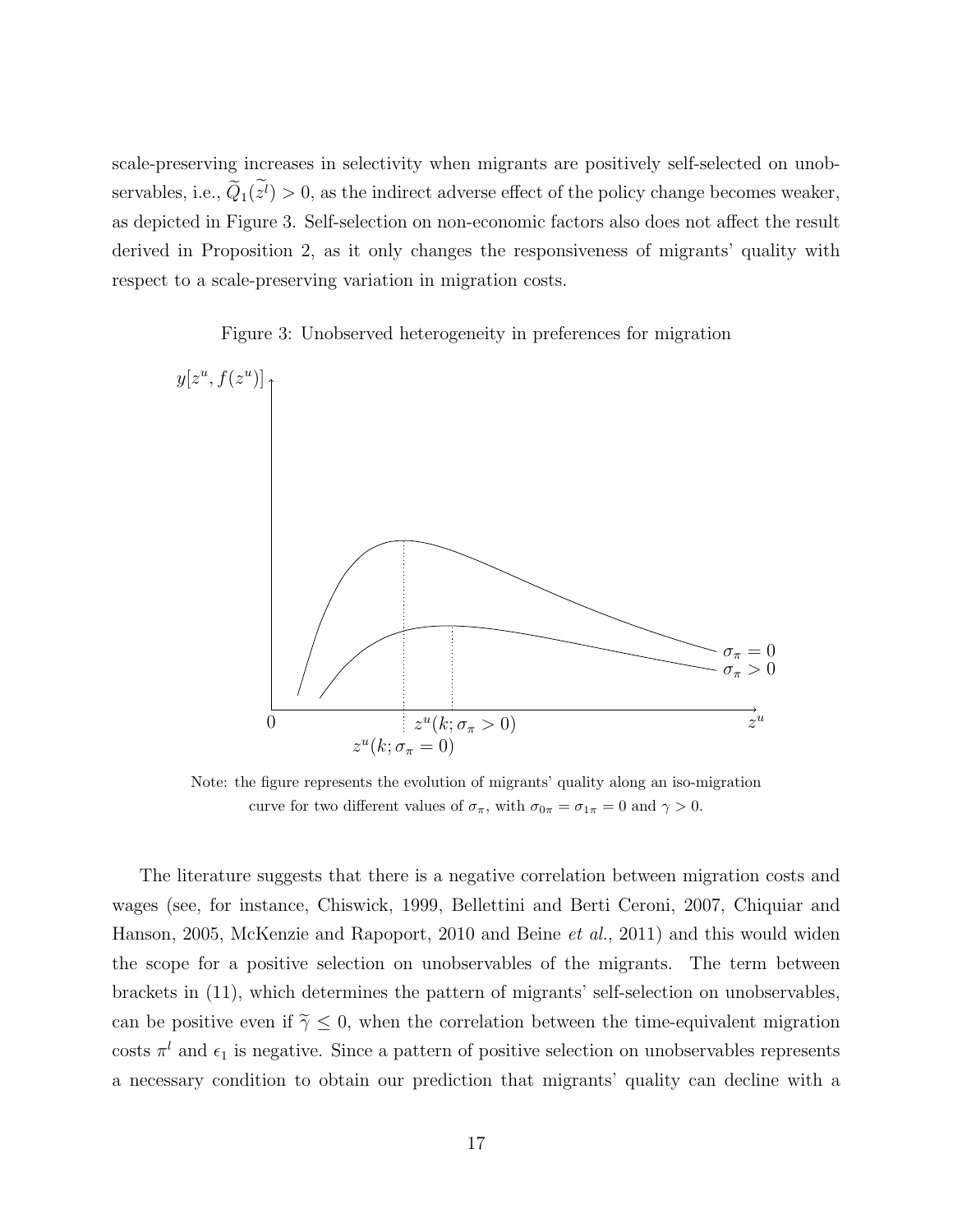scale-preserving increase in selectivity, introducing heterogeneity in preferences for migration would strengthen our theoretical prediction under the empirically relevant assumption that  $\rho_{1\pi} < 0.$ 

#### 4.3 An alternative informational structure

We have assumed that wages are *remotely* observable as in Borjas (1987, 1999b), so that the information set upon which the decision to migrate is taken includes the realizations of both  $\epsilon_{i0}$  and  $\epsilon_{i1}$ . Bertoli (2010b) considers an alternative informational structure where only  $\epsilon_{i0}$ belongs to the information set of the agents while the realization of  $\epsilon_{i1}$  is not observed before migrating. Agents are assumed to know the parameters that characterized the bivariate normal distribution of  $\ln w_{i0}^l$  and  $\ln w_{i1}^l$ , so that the realization of  $\epsilon_{i0}$  conveys, in general, information on the expected value of the stochastic component of  $\ln w_{i1}^l$ . With this alternative informational structure, the probability of migrating is given by: $27,28$ 

$$
\Pr\left[\left(\frac{\sigma_1}{\sigma_0}\rho_{01}-1\right)\epsilon_{i0} > \mu_0^l + \pi^l - \mu_1^l\right] = \begin{cases} \Phi(-\hat{z}^l) & \text{if } \rho_{01} > \sigma_0/\sigma_1\\ \Phi(\hat{z}^l) & \text{if } \rho_{01} < \sigma_0/\sigma_1 \end{cases}
$$

.

where

$$
\widehat{z}^l = \frac{\mu_0^l + \pi^l - \mu_1^l}{\sigma_0 \left( \frac{\sigma_1}{\sigma_0} \rho_{01} - 1 \right)}.
$$

Bertoli (2010b) demonstrates that:

$$
\widehat{Q}_1(z^l) = \widehat{\gamma} \lambda(\widehat{z}^l),
$$

where:

$$
\widehat{\gamma} = \begin{cases}\n\frac{\sigma_{01}}{\sigma_0} & \text{if } \rho_{01} > \sigma_0/\sigma_1 \\
-\frac{\sigma_{01}}{\sigma_0} \frac{1 - \Phi(\widehat{z}^l)}{\Phi(\widehat{z}^l)} & \text{if } \rho_{01} < \sigma_0/\sigma_1\n\end{cases}.
$$

Thus, when wages are only locally observable, migrants are positively selected on unobservables if and only if  $\rho_{01} > \sigma_0/\sigma_1$  or  $\rho_{01} < 0$ . The alternative informational structure adopted by Bertoli (2010b) reduces the scope for a a positive selection on unobservables compared

<sup>&</sup>lt;sup>27</sup>Migrants have domestic wages belonging to the lower (upper) tail of the truncation of  $\ln w_{i0}^l$  when  $\rho_{01} > \sigma_0/\sigma_1$  ( $\rho_{01} < \sigma_0/\sigma_1$ ).

<sup>&</sup>lt;sup>28</sup>The probability of self-selection into migration is always lower when wages are only locally rather than remotely observable if less than half of the population at origin migrates, i.e.,  $\mu_0 + \pi - \mu_1 > 0$ . This follows from the fact that  $[(\sigma_1\rho_{01}/\sigma_0) - 1]\sigma_0 < \sigma_2$  whenever  $\rho_{01} \in (-1, 1)$ .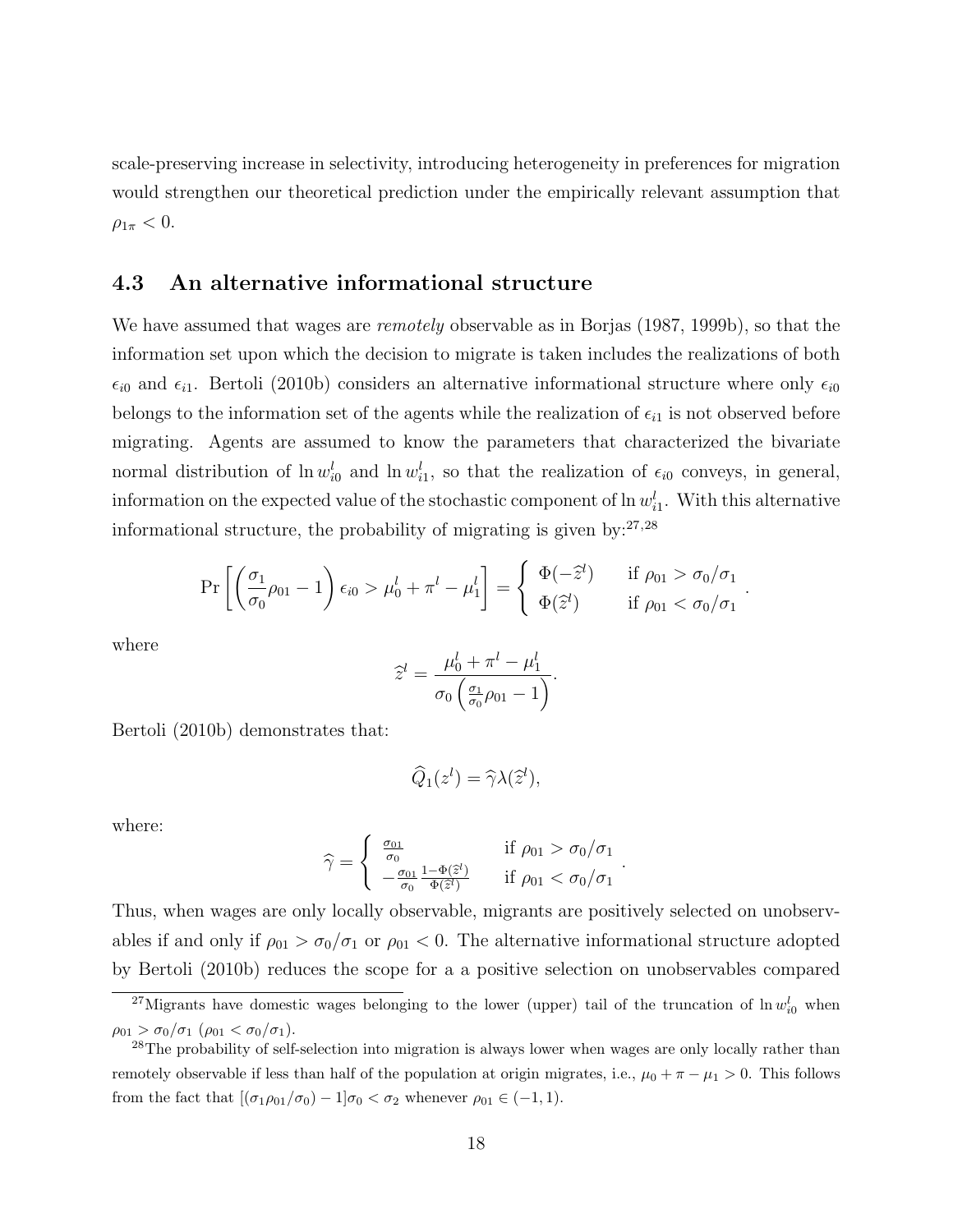to Borjas (1987), as depicted in Figure 4, but it does not affect our theoretical predictions: a scale-invariant increase in selectivity can reduce migrants' quality when migrants' are positively selected on unobservables, and the quality-maximizing share of educated migrants is inversely related to the scale of migration. Specifically, when wages are only locally observable and positively selected on unobservables, then the maximization of migrants' quality requires that:

$$
z^{e} = \widehat{f}(z^{u}) \equiv z^{u} - \frac{\mu_{1}^{e} - \mu_{1}^{u}}{\widehat{\gamma}}.
$$

As discussed in the next section, the sign of the difference between  $\gamma$  and  $\hat{\gamma}$  depends, in general, on the elements of the covariance matrix  $\Sigma$  and on the scale of migration, so that it is, in general, not possible to sign the differential between  $f(z^u)$  and  $\hat{f}(z^u)$ .

Figure 4: Selection on unobservables in Borjas (1987) and Bertoli (2010b)

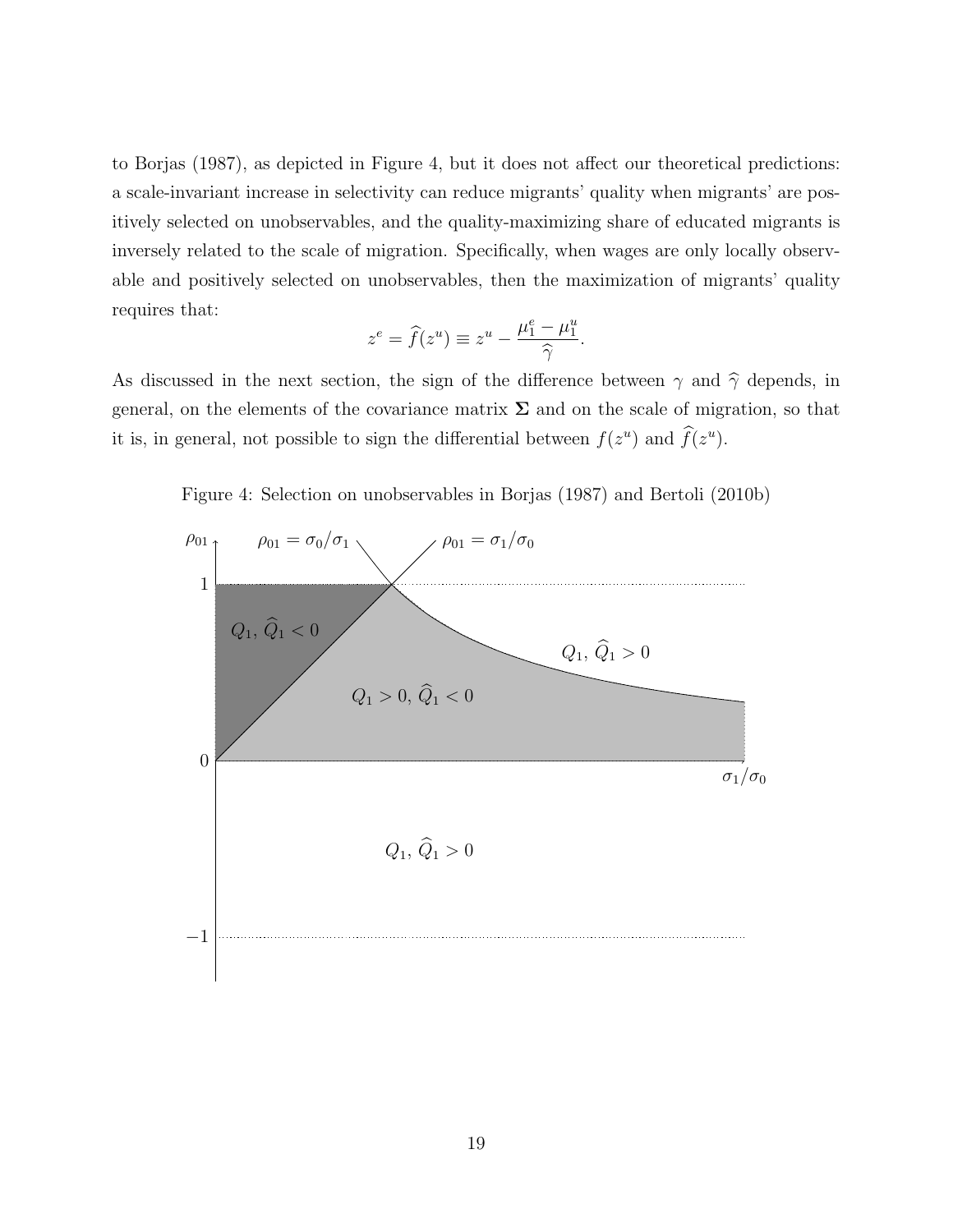#### 4.4 Educated migrants arriving "with a job in hand"

Borjas and Friedberg (2009) suggest that high-skilled immigrants who enter into the United States with a H1-B visa have a higher quality (initial relative wage) as "arriving with a job in hand eliminates some of the initial labor market disadvantage of new immigrants" (p. 21), and this contributes to explain the observed uptick in immigrants' quality in 2000. Selective policies could act not only on the cost side, as we have assumed so far in our analysis, but also on the size of the information set upon which the decision to migrate is taken. Such a change in the informational structure has an influence on both the scale of migration and on migrants' selection on unobservables. We can analyze its effects by assuming that the informational structure changes from the one in Bertoli (2010b) to that of Borjas (1987), so that wages become *remotely* observable for educated potential migrants, who can arrive "with a job in hand". We can also assume that the destination country adjusts migration costs for educated migrants in order to keep the scale of migration unchanged, so that the change in the informational structure is scale-preserving.<sup>29</sup>

We have that better information *reduces* migrants' quality when  $\rho_{01} > \sigma_0/\sigma_1$  and  $\rho_{01} >$  $\sigma_1/2\sigma_0$  or when  $\rho_{01}$  < 0 if the scale k of migration is sufficiently small,<sup>30</sup> as depicted in Figure 5. Remarkably, the proposed change in the informational structure is detrimental for migrants' quality when unobservable skills can be easily transferred across countries, i.e.,  $\rho_{01}$ is high, and the destination country offers a reward to ability that can be up to twice as large as the one at origin. Hence, expanding the policy instruments that destination countries have at their disposal can either weaken or strengthen our argument that an increase in selectivity can reduce migrants' quality.

Once this change in the informational structure (for educated agents) takes place, does this alter our theoretical predictions concerning the non-monotonicity of migrants' quality along an iso-migration curve and the relationship between the quality-maximizing share of educated migrant and the scale of migration? We can focus on the case where  $(i)$  the destination country has an interest in implementing this change in the informational structure, i.e., migrants' quality unambiguously increases, and (ii) both types of migrants are positively selected on unobservables, as assumed in Corollary 1 and Proposition 2. Both conditions are

<sup>&</sup>lt;sup>29</sup>Specifically, migration costs  $\pi^e$  have to be increased to keep the scale of migration unchanged when  $\Phi(z^e) > 1/2$  and  $\rho_{01} \in (-1, 1)$ .

<sup>30</sup>See Appendix A.3 for a derivation of these results.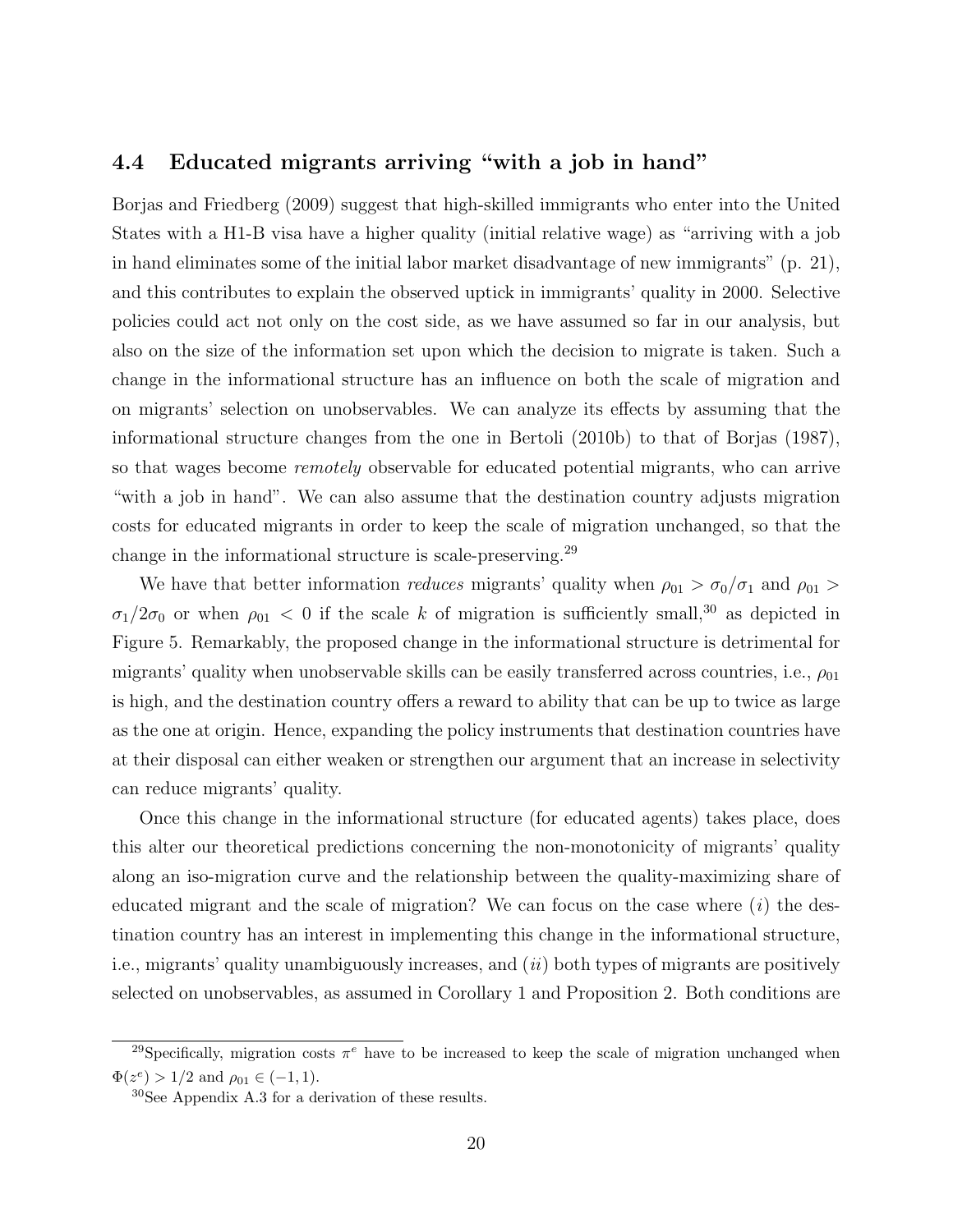

Figure 5: Change in the informational structure and migrants' quality

Note: the figure is drawn under the assumption that  $\mu_0^e + \pi^e > \mu_1^e$ .

met when  $\rho_{01}$  is such that  $\sigma_1/2\sigma_0 > \rho_{01} > \sigma_0/\sigma_1$ , as can be seen from Figures 4 and 5. In this case, we have that: $31$ 

$$
\gamma^{e} \equiv \frac{\sigma_1^{2} - \sigma_{01}}{\left(\sigma_1^{2} + \sigma_0^{2} - 2\sigma_{01}\right)^{1/2}} > \frac{\sigma_{01}}{\sigma_0} \equiv \gamma^{u}.
$$

We know (from Section 4.1 above) that this represents a sufficient condition for demonstrating that our main theoretical predictions hold.

### 5 Conclusion

The effect on migrants' quality produced by an increase in the selectivity of immigration policies based on potential migrants' observable characteristics crucially depends on how the

<sup>31</sup>See Appendix A.3 for the demonstration of this inequality.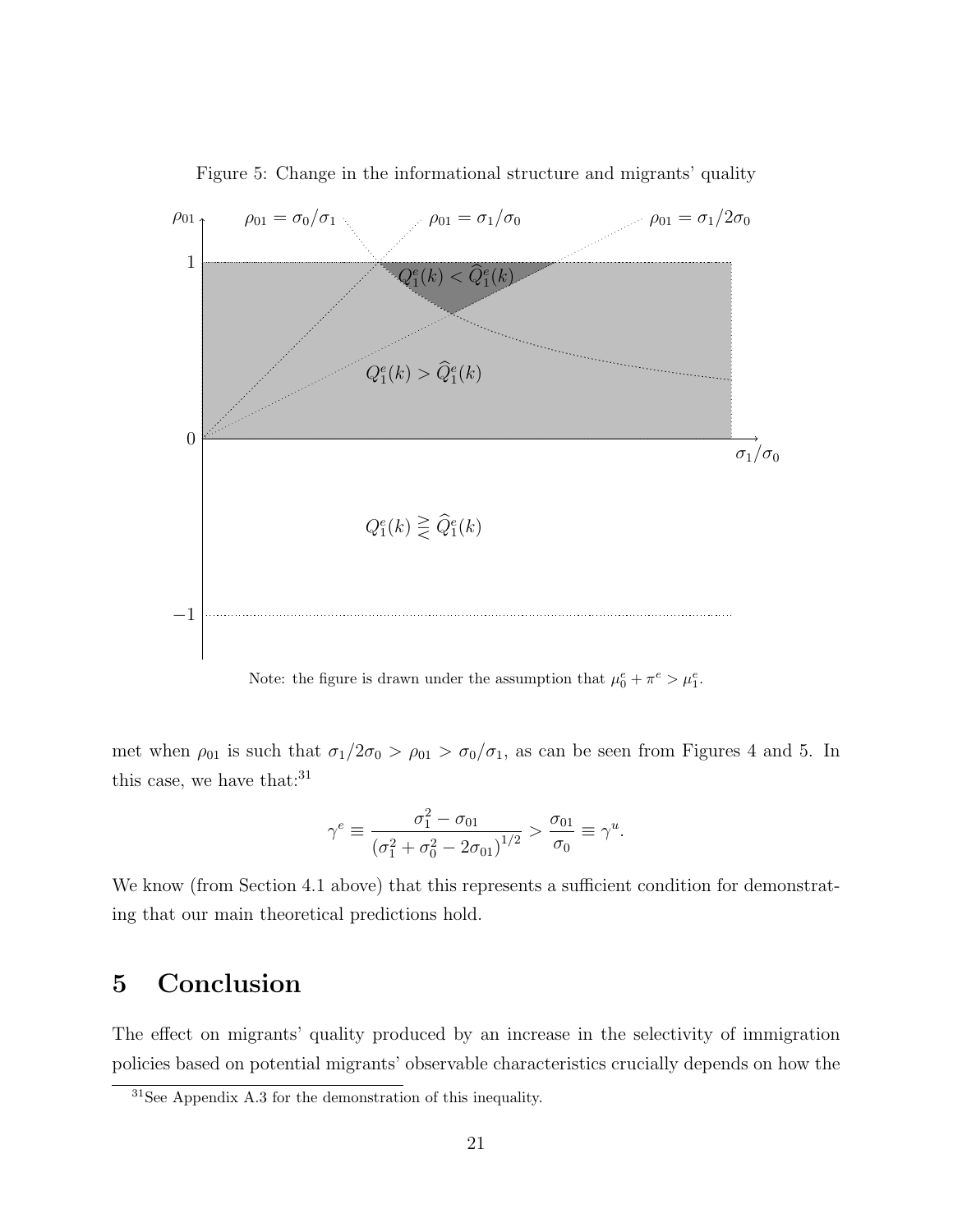policy change influences migrants' selection on unobservables, such as ability and motivation, which contribute to determine their wages at destination. Our theoretical model shows that a scale-preserving increase in the share of educated migrants can actually reduce migrants' quality when migrants have, on average, a higher level of ability than stayers. Increasingly selective immigration policies might not just be "unfriendly to development" (Pritchett, 2006), but they might also fail to attain their main goal of raising migrants' quality pursued by recipient countries. Furthermore, an expansion in the share of uneducated agents among the migrants could be in the self-interest of a destination country that is expanding the scale of incoming migration flows. The relevance of individual characteristics that remain unobserved for immigration officers in explaining observed differences in earnings suggest that the scope for perverse effects of selective immigration policies could be more than a theoretical curiosity.

### References

- Ambrosini, J. W., and G. Peri (2012): "The Determinants and the Selection of Mexico-US Migrants," World Economy, 35(2), 111–151.
- ANTECOL, H., D. A. COBB-CLARK, AND S. J. TREJO (2003): "Immigration Policy and the Skills of Immigrants to Australia, Canada, and the United States," Journal of Human Resources, XXXVIII(1), 192–218.
- ARTUC, E., F. DOCQUIER, C. OZDEN AND C. PARSONS (2015): "A Global Assessment of Human Capital Mobility: The Role of Non-OECD Destinations," World Development, 65, 6–26.
- Aydemir, A. (2011): "Immigrant Selection and Short-Term Labor Market Outcomes by Visa Xategory," Journal of Population Economics, 24(2), 451–475.
- AYDEMIR, A., AND M. SKUTERUD (2005): "Explaining the Deteriorating Entry Earnings of Canada's Immigrant Cohorts, 1966–2000," Canadian Journal of Economics, 38(2), 641– 671.
- BEINE, M., F. DOCQUIER, AND C. ÖZDEN (2011): "Diasporas," *Journal of Development* Economics, 95(1), 30–41.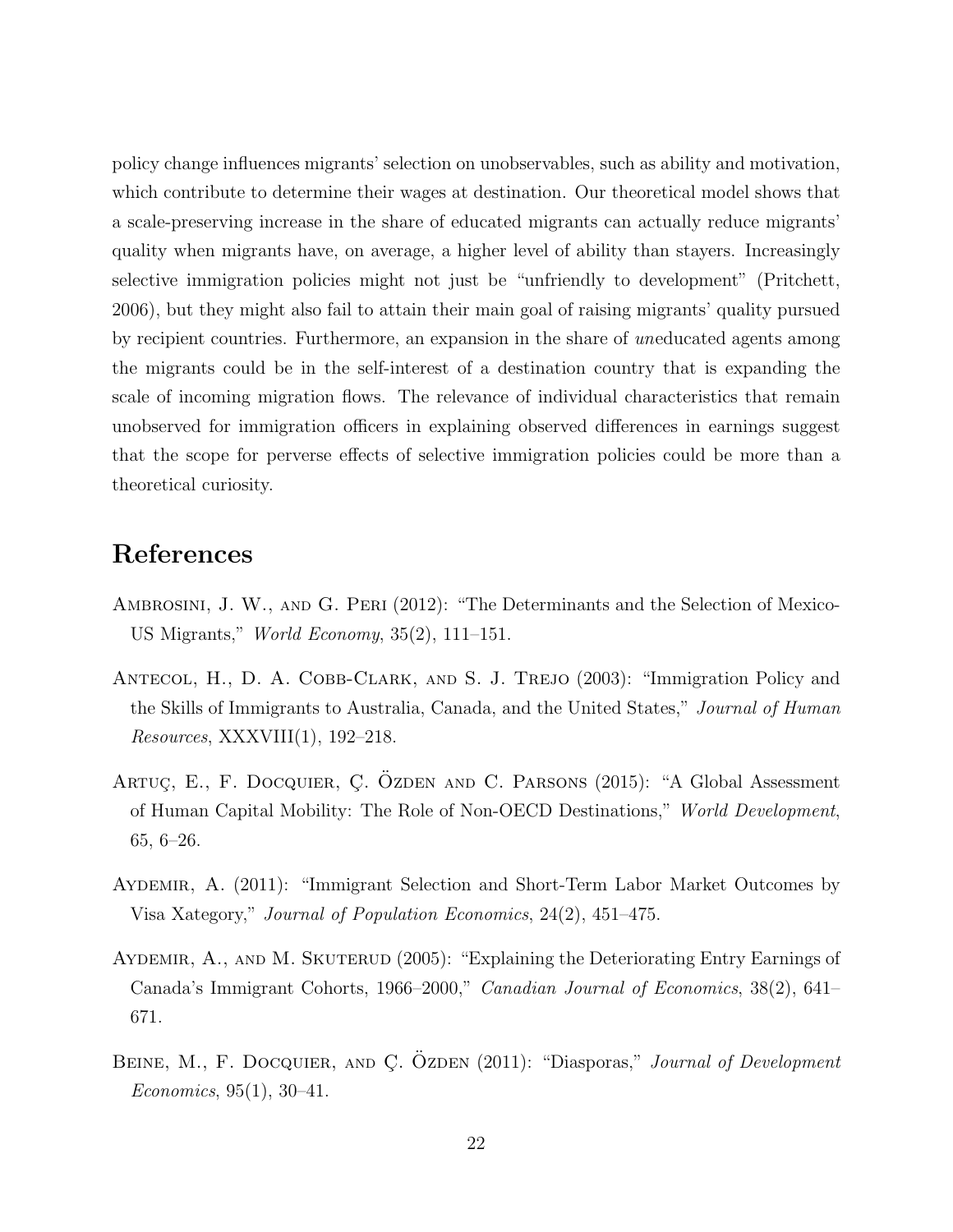- BEINE, M., F. DOCQUIER, AND H. RAPOPORT (2001): "Brain Drain and Economic Growth: Theory and Evidence," Journal of Development Economics, 64, 275–289.
- BELLETTINI, G., AND C. BERTI CERONI (2007): "Immigration Policy, Self-selection, and the Quality of Immigrants," Review of International Economics, 15(5), 869–877.
- BELOT, M., AND T. HATTON (2012): "Skill Selection and Immigration in OECD Countries," Scandinavian Journal of Economics, 114(4), 1105–1128.
- BERTOLI, S. (2010a): "Networks, Sorting and Self-Selection of Ecuadorian Migrants," Annales d'Économie et de Statistique,  $97/98$ ,  $261-288$ .
- (2010b): "The Informational Structure of Migration Decision and Migrants' Self-Selection," *Economics Letters*, 108(1), 89–92.
- BERTOLI, S., AND H. BRÜCKER (2011): "Selective Immigration Policies, Migrants' Education and Welfare at Origin," Economics Letters, 113(1), 19–22.
- BERTOLI, S., J. FERNÁNDEZ-HUERTAS MORAGA, AND F. ORTEGA (2013): "Crossing the Border: Self-Selection, Earnings and Individual Migration Decisions," Journal of Development Economics, 101, 75–91.
- Bertoli, S., and H. Rapoport (2015): "Heaven's Swing Door: Endogenous Skills, Migration Networks and the Effectiveness of Quality-Selective Immigration Policies," Scandinavian Journal of Economics, 117(2), 565-591.
- BIANCHI, M. (2013): "Immigration Policy and Self-Selecting Migrants," Journal of Public Economic Theory,  $15(1)$ ,  $1-23$ .
- Biavaschi, C., and B. Elsner (2013): "Let's Be Selective about Migrant Self-Selection," IZA Discussion Paper No. 7865, Bonn.
- Borjas, G. J. (1985): "Assimilation, Changes in Cohort Quality, and the Earnings of Immigrants," Journal of Labor Economics, 3(4), 463–489.
	- (1987): "Self-Selection and the Earnings of Immigrants," American Economic Review, 77(4), 531–553.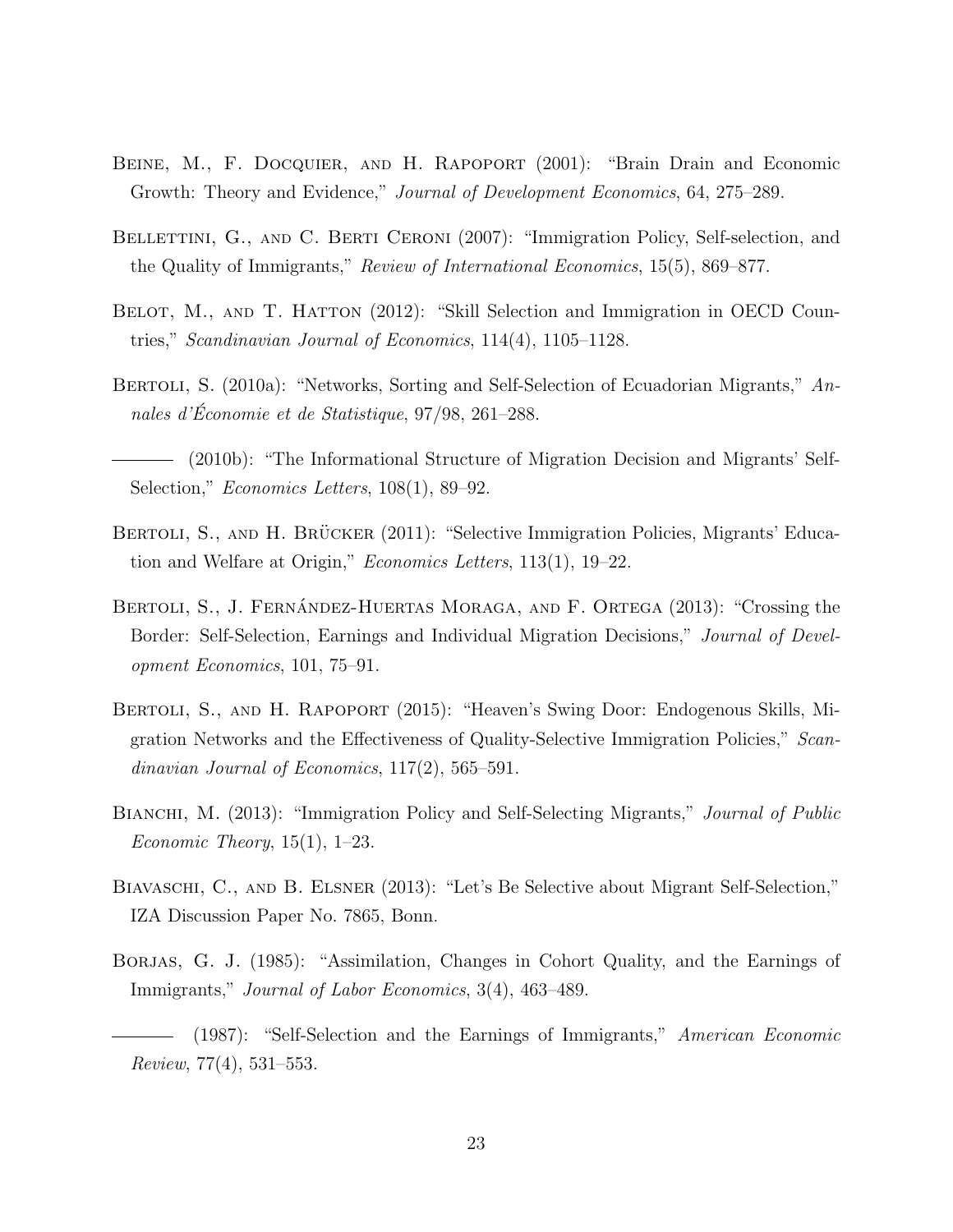(1999a): Heaven's Door: Immigration Policy and the American Economy. Princeton: Princeton University Press.

- (1999b): "The Economic Analysis of Immigration," in Handbook of Labor Economics, Volume 3A, ed. by O. C. Ashenfelter, and D. Card, pp. 1697–1760. North-Holland.
	- (2014): Immigration Economics. Cambridge, MA: Harvard University Press.
- (2015): "The Slowdown in the Economic Assimilation of Immigrants: Aging and Cohort Effects Revisited Again," Journal of Human Capital, forthcoming.
- BORJAS, G. J., AND R. M. FRIEDBERG (2009): "Recent Trends in the Earnings of New Immigrants to the United States," NBER Working Paper No. 15406.
- Chen, S. (2008): "Estimating the Variance of Wages in the Presence of Selection and Unobserved Heterogeneity," Review of Economics and Statistics, 90(2), 275–289.
- Chiquiar, D., and G. H. Hanson (2005): "International Migration, Self-Selection, and the Distribution of Wages: Evidence from Mexico and the United States," Journal of Political Economy, 113(2), 239–281.
- Chiswick, B. R. (1999): "Are Immigrants Favorably Self-Selected?," American Economic Review, 89(2), 181–185.
- Cunha, F., and J. J. Heckman (2007): "Identifying and Estimating the Distributions of Ex Post and Ex Ante Returns to Schooling," Labour Economics, 14, 870–893.
- DEQUIEDT, V., AND Y. ZENOU (2013): "International Migration, Imperfect Information, and Brain Drain," Journal of Development Economics, 102, 62–78.
- DOCQUIER, F., O. FAYE, AND P. PESTIEAU (2008): "Is Migration a Good Substitute for Education Subsidies?," Journal of Development Economics, 86, 263–276.
- DOCQUIER, F., B. L. LOWELL, AND A. MARFOUK (2009): "A Gendered Assessment of Highly Skilled Emigration," Population and Development Review, 35(2), 297–321.
- DOCQUIER, F., J. MACHADO, AND K. SEKKAT (2015): "Efficiency Gains from Liberalizing Labor Mobility," Scandinavian Journal of Economics, 117(2), 303–346.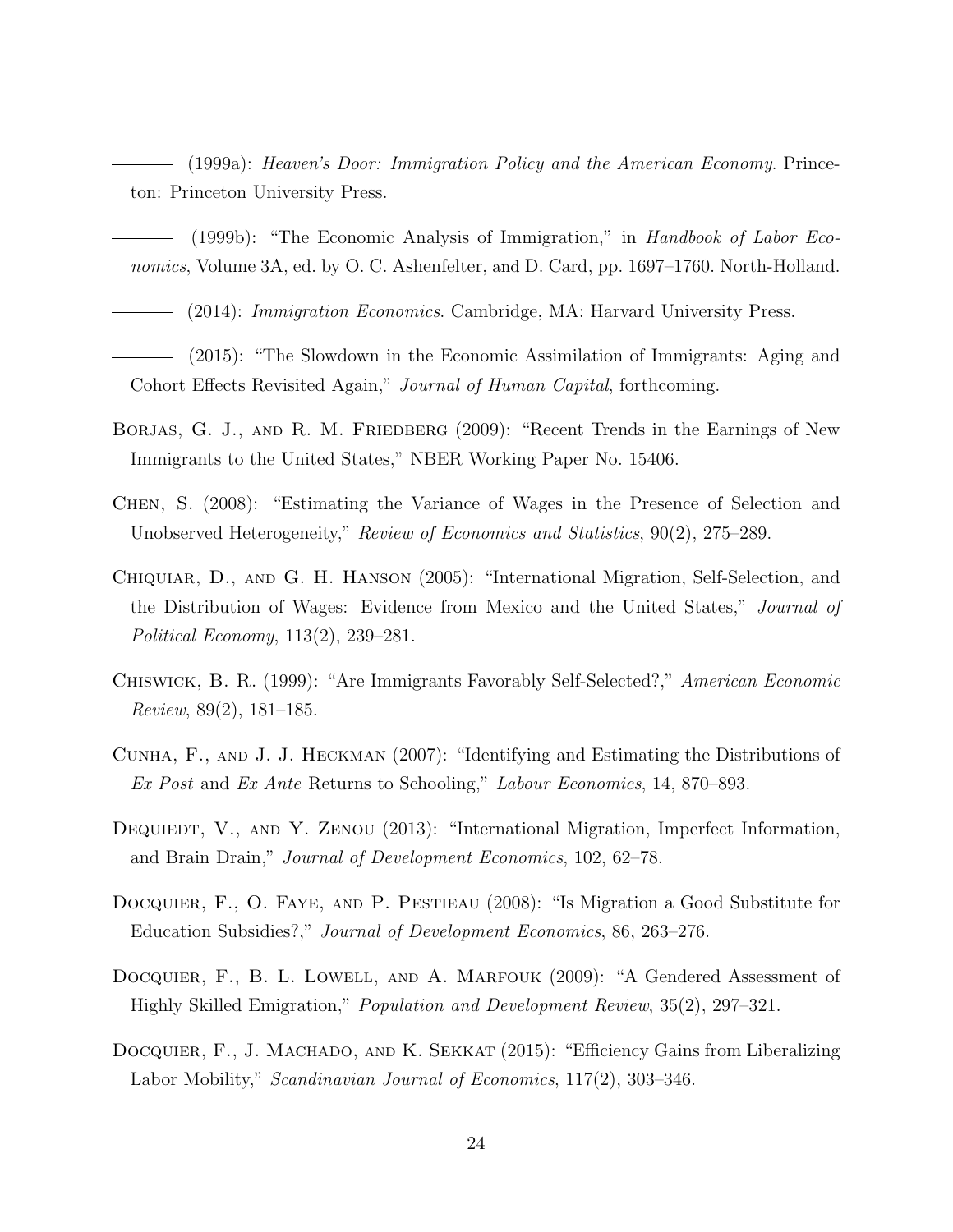- FERNÁNDEZ-HUERTAS MORAGA, J. (2011): "New Evidence on Emmigrant Selection," Review of Economics and Statistics, 93(1), 72–96.
- (2013): "Understanding Different Migrant Selection Patterns in Rural and Urban Mexico," Journal of Development Economics, 103, 182–201.
- GIORDANI, P. E., AND M. RUTA (2013): "Coordination Failures in Immigration Policy," Journal of International Economics, 89(1), 55–67.
- Grogger, J., and G. H. Hanson (2011): "Income Maximization and the Selection and Sorting of International Migrants," Journal of Development Economics, 95, 42–57.
- Heckman, J. J. (1979): "Sample Selection Bias as a Specification Error," Econometrica, 47(1), 153–161.
- HECKMAN, J. J. AND T. KAUTZ (2012): "Hard Evidence on Soft Skills," Labour Economics, 19(4), 451–464.
- Holmstrom, B. and P. Milgrom (1991): "Multitask Principal-Agent Analyses: Incentive Contracts, Asset Ownership and Job Design," Journal of Law, Economics and Organization, 7, 24–52.
- Jasso, G., and M. R. Rosenzweig (2009): "Selection Criteria and the Skill Composition of Immigrants: A Comparative Analysis of Australian and U.S. Employment Immigration," in Skilled Migration Today: Phenomenon, Prospects, Problems, Policies, ed. by J. Bhagwati, and G. Hanson, pp. 153–183. Oxford University Press.
- KAESTNER, R., AND O. MALAMUD (2014): "Self-Selection and International Migration: New Evidence from Mexico," Review of Economics and Statistics, 96(1), 78–91.
- McKenzie, D. J., and H. Rapoport (2010): "Self-Selection Patterns in Mexico-U.S. Migration: The Role of Migration Networks," *Review of Economics and Statistics*, 92(4), 811–821.
- Mountford, A. (1997): "Can a Brain Drain be Good for Growth in the Source Economy?," Journal of Development Economics, 53(2), 287–303.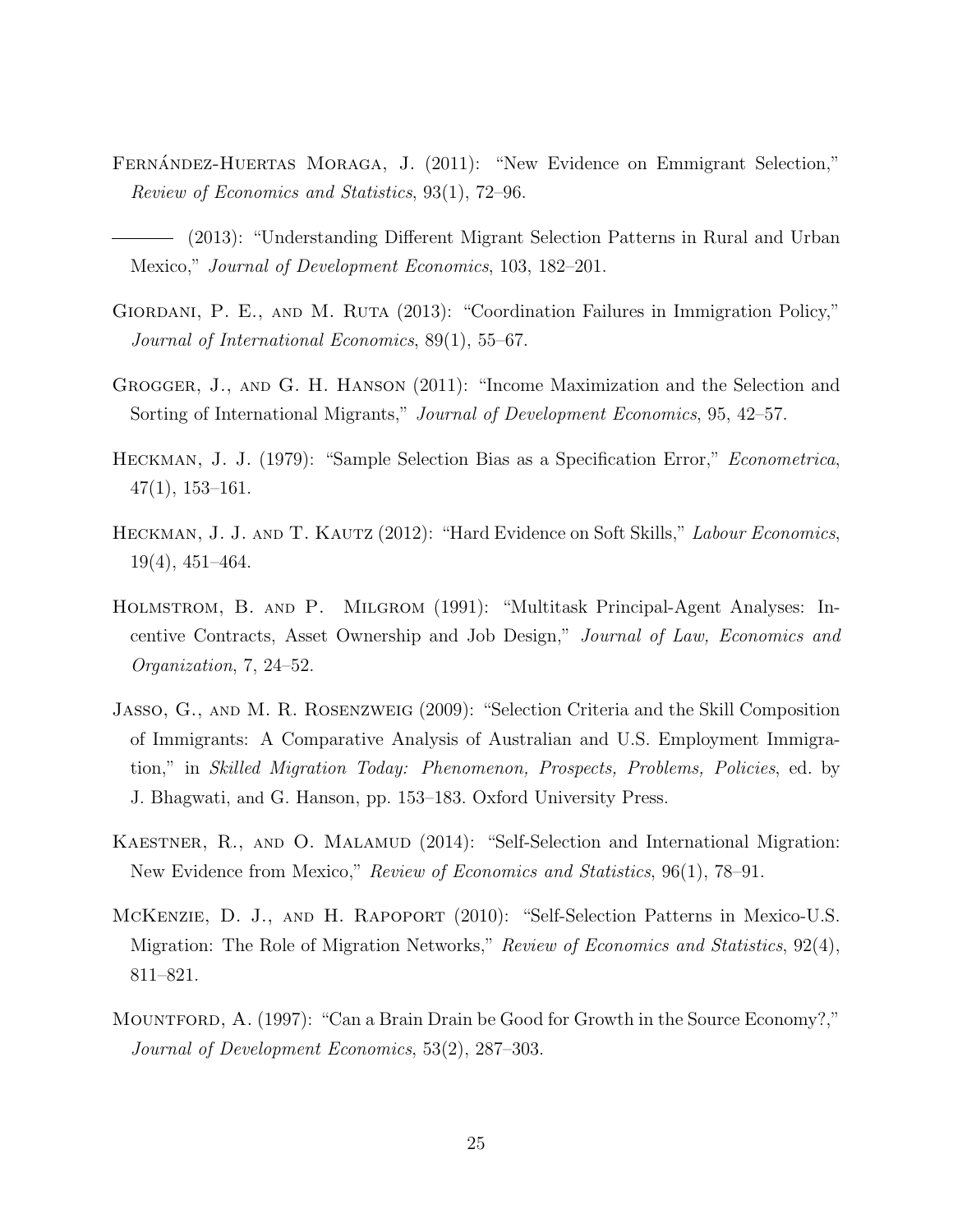- PRITCHETT, L. (2006): Let Their People Come. Washington: Center for Global Development.
- Roy, A. D. (1951): "Some Thoughts on the Distribution of Earnings," Oxford Economic Papers, 3(2), 135–146.
- SCHULTZ, T. W. (1975): "The Value of the Ability to Deal with Disequilibria," Journal of Economic Literature, 13(3), 827–846.
- SJAASTAD, L. A. (1962): "The Costs and Returns of Human Migration," Journal of Political Economy, 70(1), 80–93.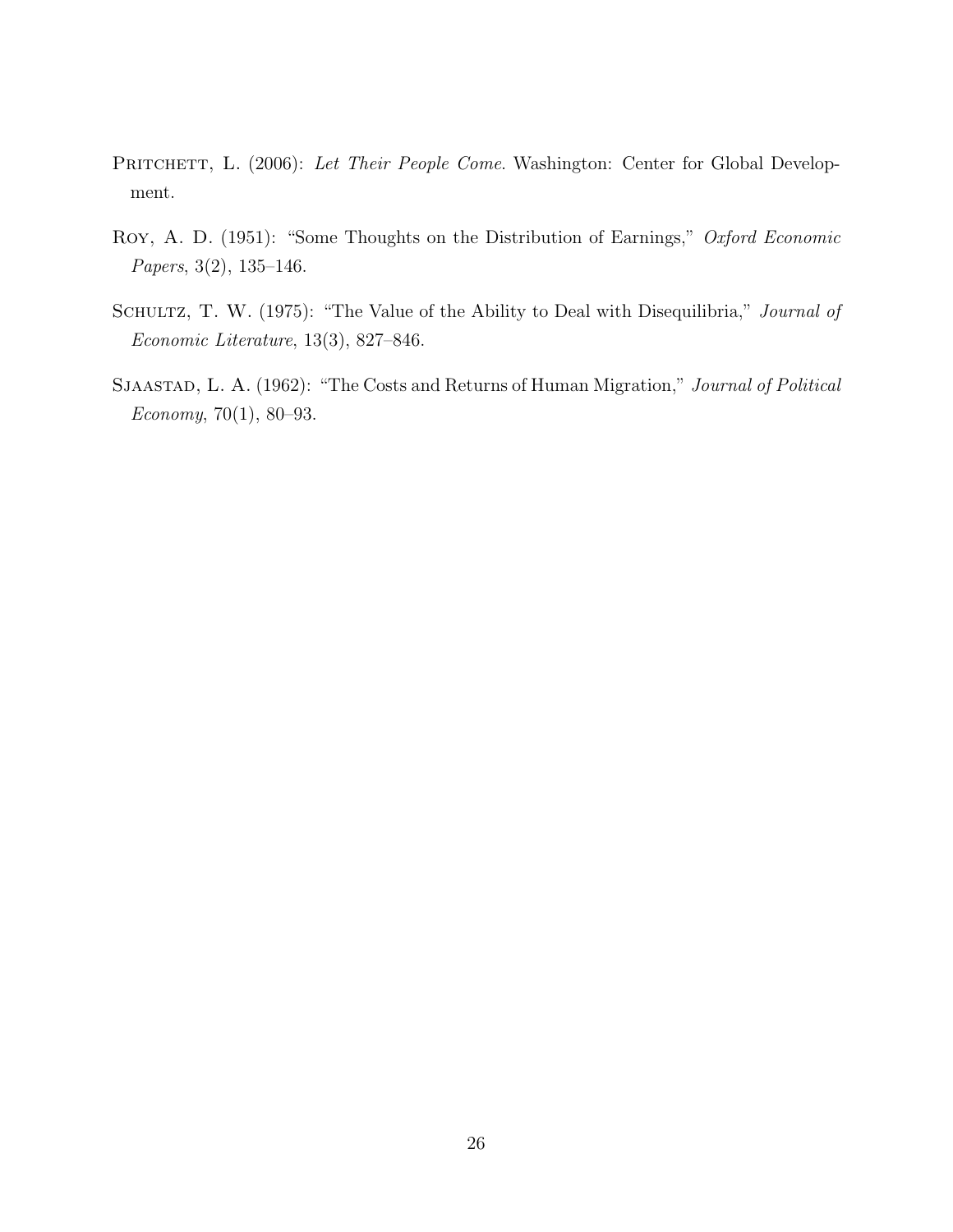# A Appendix

### A.1 Proof of Proposition 1

The partial derivative of migrants' quality in  $(4)$  with respect to  $z<sup>u</sup>$  along an iso-migration curve is given by:

$$
\frac{\partial y[z^u, g_k(z^u)]}{\partial z^u} = \frac{\partial \beta[z^u, g_k(z^u)]}{\partial z^u} \left[ \mu_1^e + Q_1[g_k(z^u)] - \mu_1^u - Q_1(z^u) \right] + \beta[z^u, g_k(z^u)] \left[ \frac{\partial Q_1[g_k(z^u)]}{\partial z^u} - \frac{\partial Q_1(z^u)}{\partial z^u} \right] + \frac{\partial Q_1(z^u)}{\partial z^u}.
$$

We can rewrite using  $(8)$  this partial derivative as follows:

$$
\frac{\partial y[z^u, g_k(z^u)]}{\partial z^u} = -\frac{\partial g_k(z^u)}{\partial z^u} \lambda[g_k(z^u)]\beta[z^u, g_k(z^u)] [\mu_1^e + Q_1[g_k(z^u)] - \mu_1^u - Q_1(z^u)] \n+ \beta[z^u, g_k(z^u)] \left[ \frac{\partial Q_1[g_k(z^u)]}{\partial z^u} - \frac{\partial Q_1(z^u)}{\partial z^u} \right] + \frac{\partial Q_1(z^u)}{\partial z^u}.
$$

As:

$$
\frac{\partial Q_1(z^l)}{\partial z^l} = \gamma \lambda(z^l) [\lambda(z^l) - z^l],
$$

we can rewrite it once more as follows:

$$
\frac{\partial y[z^u, g_k(z^u)]}{\partial z^u} = -\frac{\partial g_k(z^u)}{\partial z^u} \lambda[g_k(z^u)]\beta[z^u, g_k(z^u)] \left[\mu_1^e - \mu_1^u + \gamma \lambda[g_k(z^u)] - \gamma \lambda(z^u)\right] \n+ \gamma \beta[z^u, g_k(z^u)] \left[\frac{\partial g_k(z^u)}{\partial z^u} \lambda[g_k(z^u)](\lambda[g_k(z^u)] - g_k(z^u)) - \lambda(z^u)(\lambda(z^u) - z^u)\right] \n+ \gamma \lambda(z^u)[\lambda(z^u) - z^u].
$$

If  $\gamma = 0$ , then this expression simplifies to:

$$
\frac{\partial y[z^u, g_k(z^u)]}{\partial z^u} = -\frac{\partial g_k(z^u)}{\partial z^u} \lambda[g_k(z^u)] \beta[z^u, g_k(z^u)] \left(\mu_1^e - \mu_1^u\right) > 0,
$$

which entails that migrants' quality monotonically increases with  $z<sup>u</sup>$  along an iso-migration curve. The monotonicity follows from the fact that migrants' wages are independent from migration costs. When  $\gamma \neq 0$ , then migrants' quality increases with  $z^u$  along an iso-migration curve if and only if:

$$
-\gamma \left[ \frac{\partial g_k(z^u)}{\partial z^u} \lambda [g_k(z^u)] \left[ \frac{\mu_1^e - \mu_1^u}{\gamma} + g_k(z^u) - \lambda(z^u) \right] - \frac{1 - \beta [z^u, g_k(z^u)]}{\beta [z^u, g_k(z^u)]} \lambda(z^u) [\lambda(z^u) - z^u] \right] > 0.
$$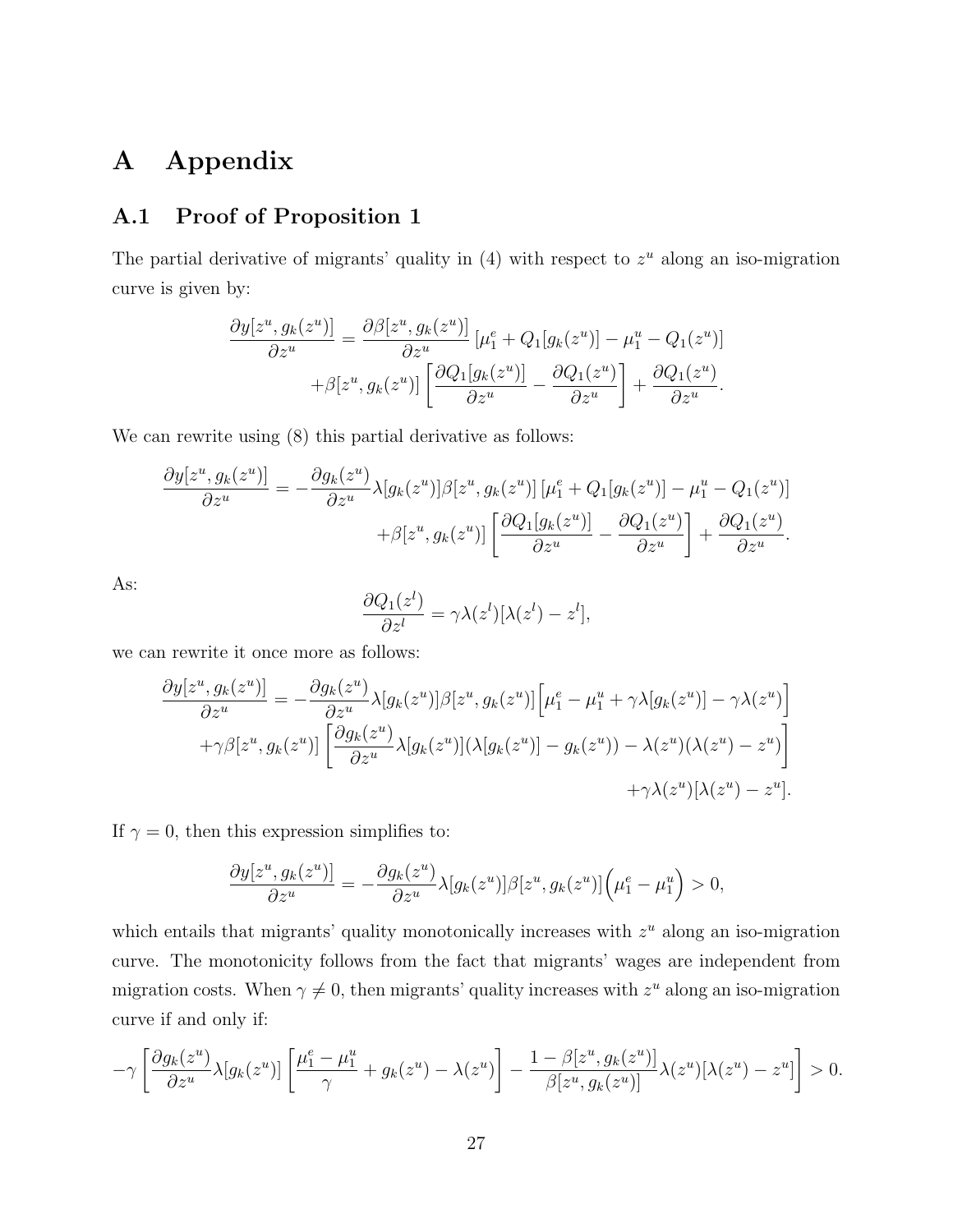As:

$$
\frac{\partial g_k(z^u)}{\partial z^u} = \frac{\beta[z^u, g_k(z^u)] - 1}{\beta[z^u, g_k(z^u)]} \frac{\lambda(z^u)}{\lambda[g_k(z^u)]} < 0,
$$

with some tedious but straightforward algebra the inequality above simplifies to:

$$
\gamma \left[ g_k(z^u) - f(z^u) \right] > 0,
$$

where:

$$
f(z^u) \equiv z^u - \frac{\mu_1^e - \mu_1^u}{\gamma}.
$$

When  $\gamma$  is higher (lower) than zero, then  $y[z^u, g_k(z^u)]$  monotonically increases (decreases) with  $z^u$  along an iso-migration curve when  $g_k(z^u) > f(z^u)$ , while it monotonically decreases (increases) with  $z^u$  when  $g_k(z^u) < f(z^u)$ .

### A.2 Proof of Proposition 2

Let  $z^e = h_b(z^u)$  be a family of iso-share curves, indexed by b, which gives the unique value of  $z^e$  such that  $\beta[z^u, h_b(z^u)] = b$ . From (5), we have that:

$$
h_b(z^u) = -\Phi^{-1}\left[\frac{(1-\alpha)b}{\alpha(1-b)}\Phi(-z^u)\right].
$$

Deriving  $h_b(z^u)$  with respect to  $z^u$ , and exploiting the rule of the derivation of an inverse function, we get:

$$
\frac{\partial h_b(z^u)}{\partial z^u} = \frac{(1-\alpha)b}{\alpha(1-b)} \frac{\phi(-z^u)}{\phi(-z^e)}.
$$

Substituting b with  $\beta(z^u, z^e)$  from (5):

$$
\frac{\partial h_b(z^u)}{\partial z^u} = \frac{(1-\alpha)\frac{\alpha\Phi(-z^e)}{\kappa(z^u,z^e)}}{\alpha\left(1-\frac{\alpha\Phi(-z^e)}{\kappa(z^u,z^e)}\right)} \frac{\phi(-z^u)}{\phi(-z^e)}.
$$

With simple algebraic manipulations, and recalling that the definition of the scale of migration  $\kappa(z^u, z^e)$  in (6), we get:

$$
\frac{\partial h_b(z^u)}{\partial z^u} = \frac{(1-\alpha)\frac{\Phi(-z^e)}{\kappa(z^u,z^e)}}{1-\frac{\alpha\Phi(-z^e)}{\kappa(z^u,z^e)}}\frac{\phi(-z^u)}{\phi(-z^e)} = \frac{\Phi(-z^e)}{\Phi(-z^u)}\frac{\phi(-z^u)}{\phi(-z^e)};
$$

As  $\lambda(z^l) \equiv \phi(-z^l)/\Phi(-z^l)$ , for  $l \in \{u, e\}$ , we eventually get:

$$
\frac{\partial h_b(z^u)}{\partial z^u} = \frac{\lambda(z^u)}{\lambda(z^e)}.
$$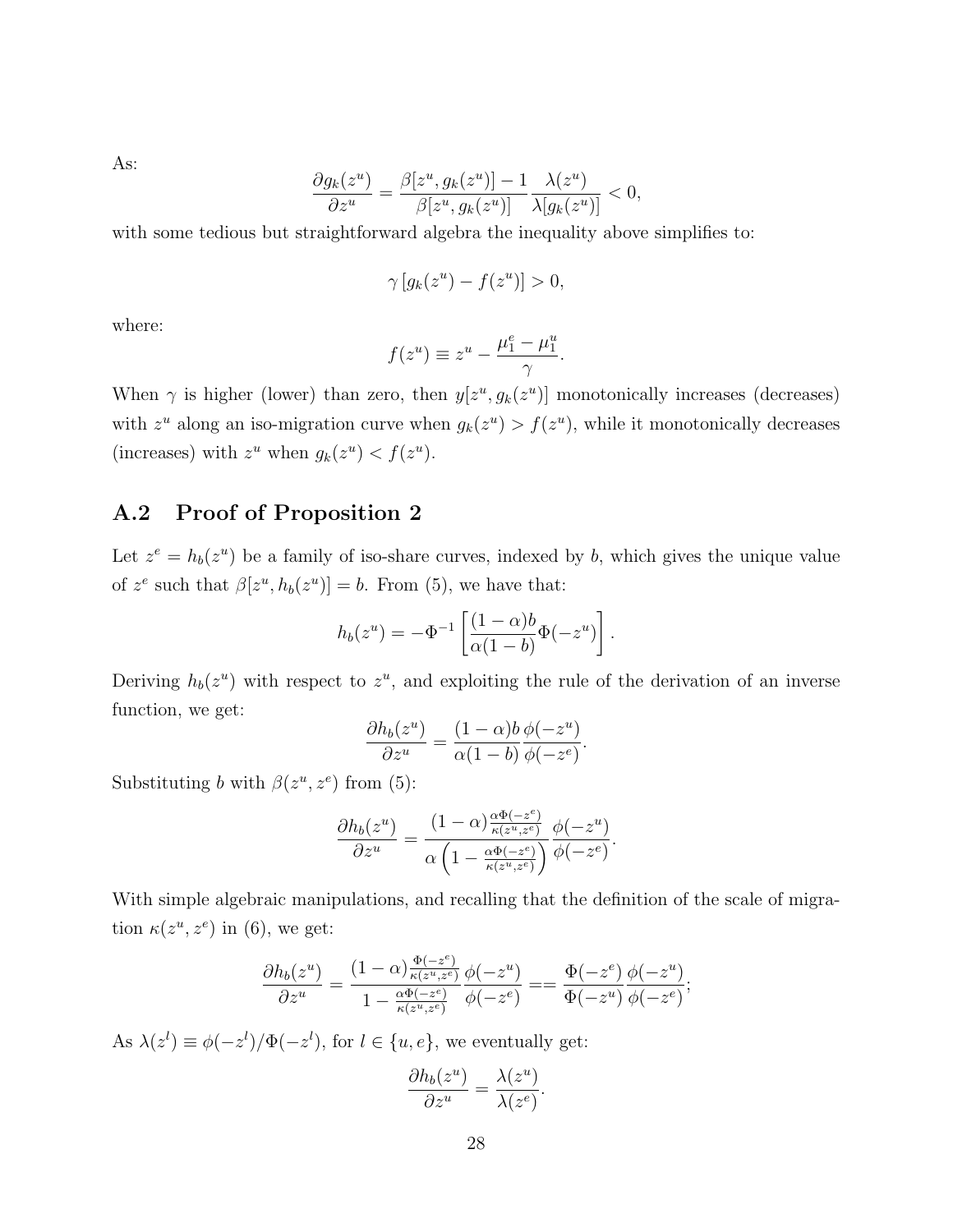When migrants are positively selected on unobservables, we know that migrants' quality is maximized for  $z^e = f(z^u) < z^u$ ; as the Inverse Mills ratio is a monotonically increasing function, this implies that  $\lambda(z^u) > \lambda[f(z^u)]$ , and this in turn entails that:

$$
\frac{\partial h_b(z^u)}{\partial z^u} > 1
$$

when a iso-share curve crosses the curve that identifies the quality-maximizing combinations of  $z^u$  and  $z^e$ . We also know that  $\partial f(z^u)/\partial z^u = 1$ ; hence, a joint reduction in  $z^u$  and  $z^e$  along this curve, which determines an increase in the scale of migration, results in a reduction in the quality-maximizing share of educated agents among the migrants.

#### A.3 Change in the informational structure and migrants' quality

A scale-preserving change in the informational structure, with remotely observable wages for educated individuals, increases educated migrants' quality, i.e.,  $Q_1^e(k) > \hat{Q}_1^e(k)$ , if and only if:

$$
\frac{\sigma_{12}}{\sigma_2} = \gamma > \hat{\gamma} = \begin{cases} \frac{\sigma_{01}}{\sigma_0} & \text{if } \rho_{01} > \sigma_0/\sigma_1 \\ -\frac{1-\Phi(\hat{z})}{\Phi(\hat{z})} \frac{\sigma_{01}}{\sigma_0} & \text{if } \rho_{01} < \sigma_0/\sigma_1 \end{cases},
$$
(A.1)

where  $\hat{z}^e$  gives rise to a scale of migration equal to k under the informational structure in Bertoli (2010b). We have that (A.1) clearly holds when  $\rho_{01} < \min{\{\sigma_1/\sigma_0, \sigma_0/\sigma_1\}}$ , as this entails that  $\hat{\gamma} < 0 < \gamma$ . When  $\rho_{01} > \sigma_0/\sigma_1$ , then (A.1) can be rewritten as:

$$
\frac{\sigma_1^2 - \sigma_{01}}{\left(\sigma_1^2 + \sigma_0^2 - 2\sigma_{01}\right)^{1/2}} > \frac{\sigma_{01}}{\sigma_0}.
$$

Moving terms around, and taking both sides to the power of two, we obtain:

$$
\sigma_0^2 \sigma_1^2 (\sigma_1^2 - 2\sigma_{01}) > \sigma_{01}^2 (\sigma_1^2 - 2\sigma_{01}). \tag{A.2}
$$

If  $\rho_{01} < \sigma_1/2\sigma_0$ , then  $(A.2)$  is equivalent to:

$$
\sigma_0^2 \sigma_1^2 > \sigma_{01}^2.
$$

which clearly holds as long as  $\rho_{01} < 1$ . If  $\rho_{01} > \sigma_1/2\sigma_0$ , then (A.2) simplifies to:

$$
\sigma_0^2 \sigma_1^2 < \sigma_{01}^2,
$$

which cannot hold. Hence, when  $\rho_{01} > \sigma_0/\sigma_1$ , we have that  $Q_1^e(k) > \hat{Q}_1^e(k)$  when  $\rho_{01} <$  $\sigma_1/2\sigma_0$ , while  $Q_1(k) < \hat{Q}_1^e(k)$  when  $\rho_{01} > \sigma_1/2\sigma_0$ .